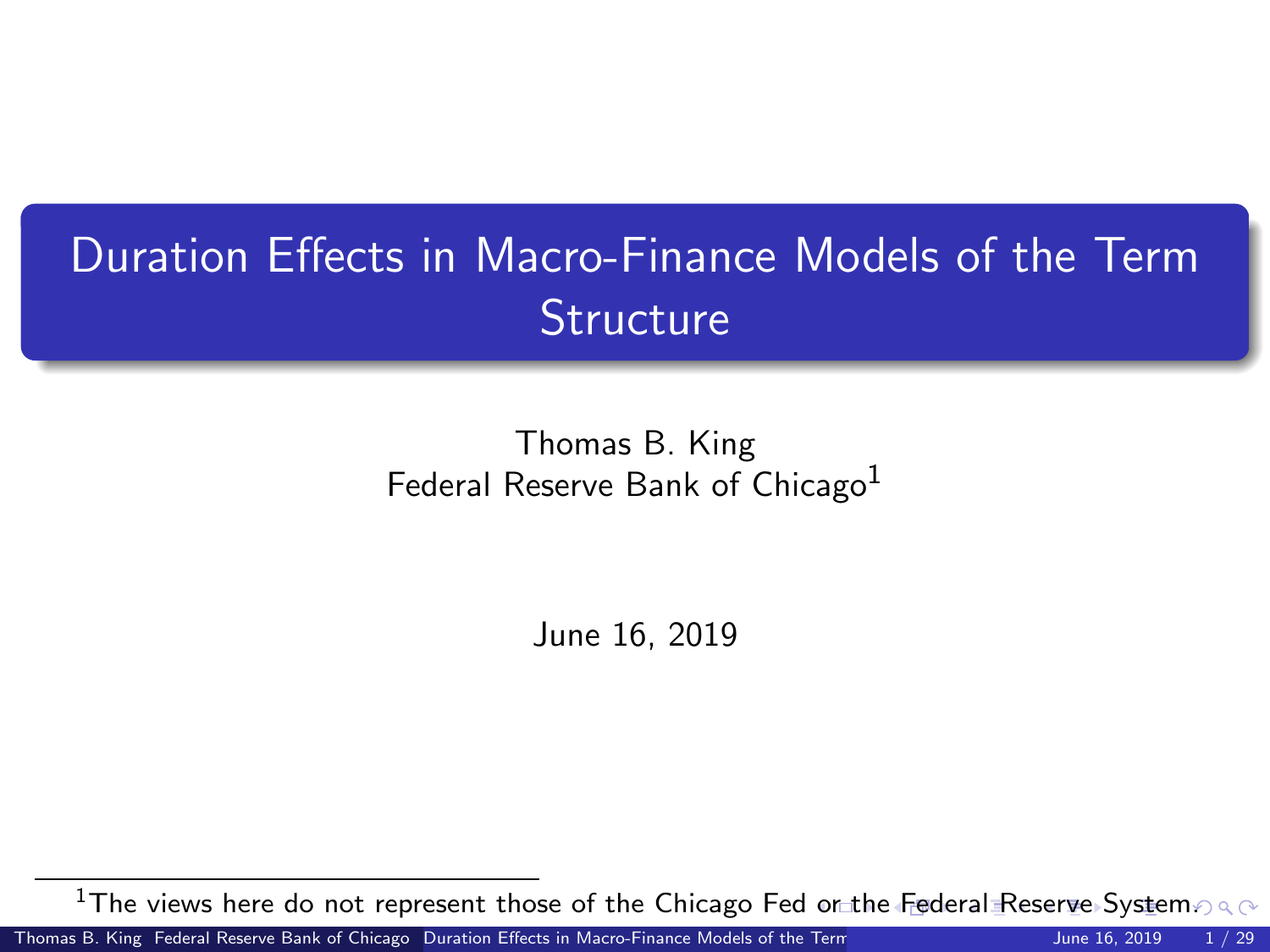<span id="page-1-0"></span>Evidence suggests that debt quantities affect the yield curve, asset prices, and perhaps the macroeconomy.

- Monetary policy has tried to exploit this link through QE programs.
- These "duration effects" are not well understood, and are absent from most models.

Coherent models of duration effects exist, but they are far removed from the rest of macro-finance.

- Many open issues remain.
	- **Interactions with macro variables**
	- **Effects of nonlinearities.**
	- Quantifying effects.

 $\Omega$ 

**K ロ ▶ - K 何 ▶ - K ヨ ▶ - K**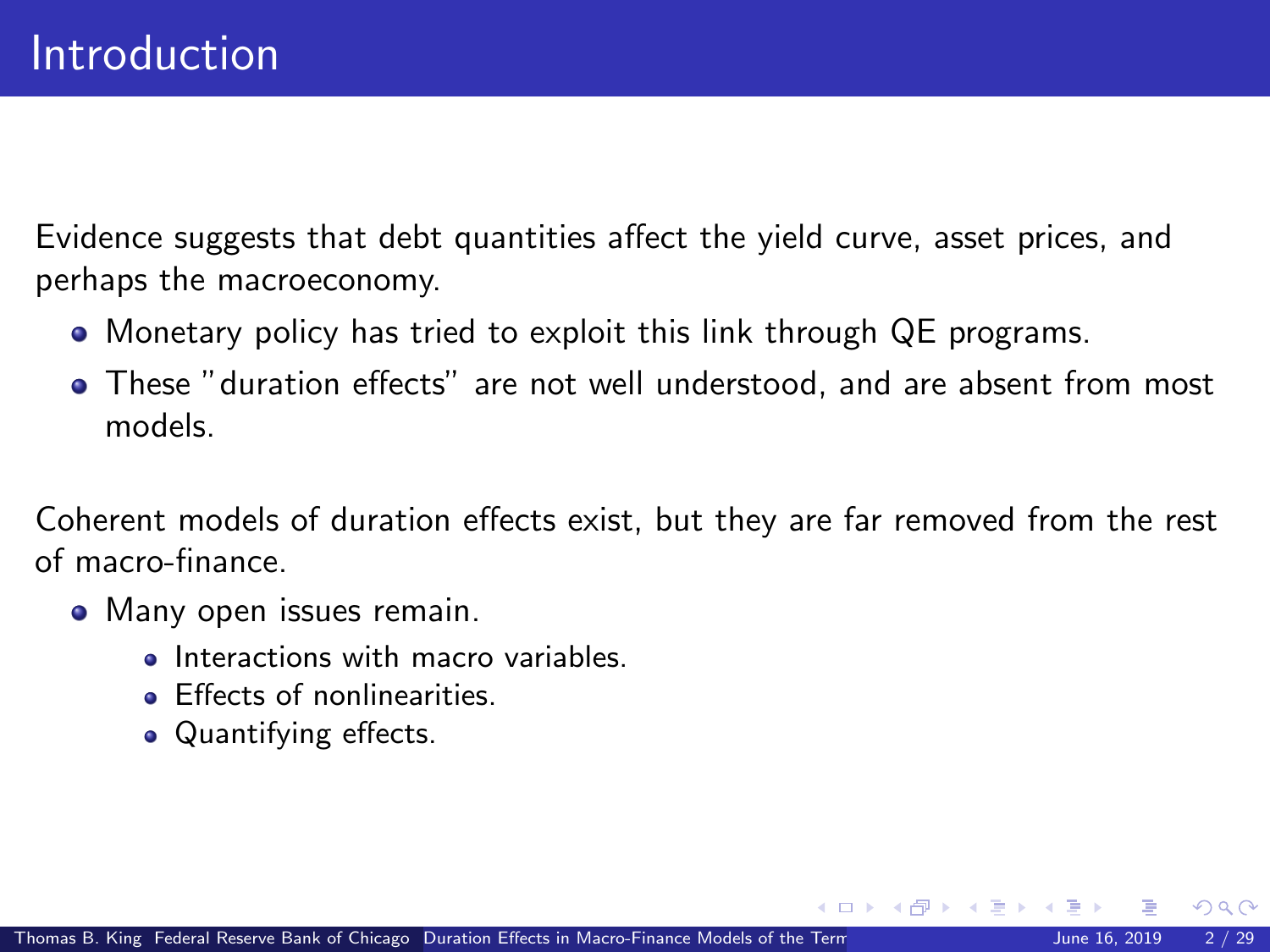I try to make some progress on these issues.

- General framework for incorporating duration effects in macro-finance models.
	- Key feature: SDF depends on return on wealth.
- Method for solving such models

Outline of talk:

- **.** Literature review
- Conceptual framework
- Solution algorithm
- **Illustrations in one-factor model**
- **•** Estimated four-factor model

 $\Omega$ 

**K ロ ▶ | K 何 ▶ | K ヨ ▶ |**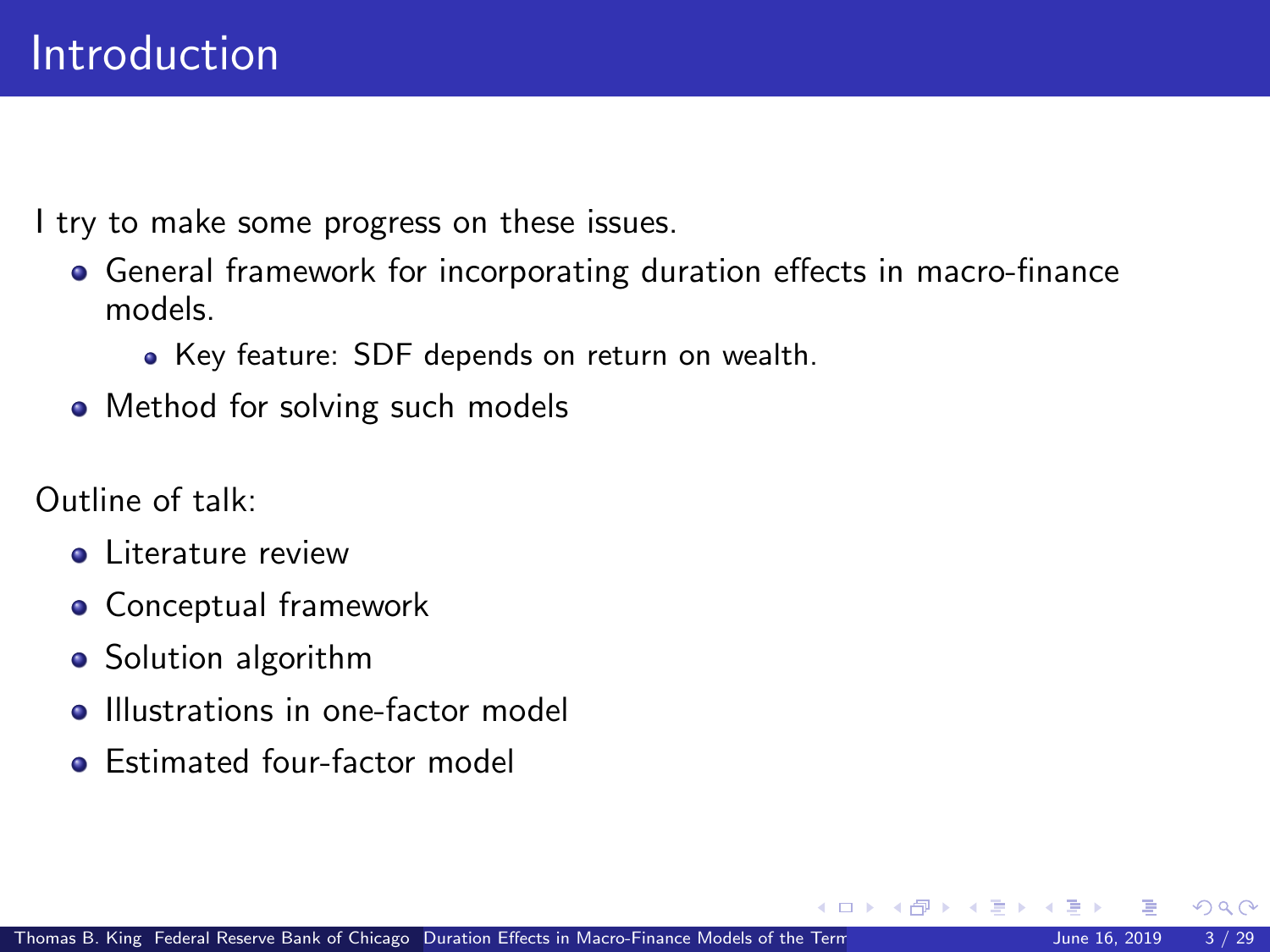## First-generation portfolio balance

Frankel (1985):

$$
\max_{\mathbf{w}} \mathrm{E}_t[R_{t+1}] + \frac{a}{2} \mathrm{var}_t[R_{t+1}]
$$

FOC implies implicit demand condition:

$$
E_t[\rho_{t+1}] = i_t + a\Sigma \mathbf{w}_t
$$

Asset supply  $w_t^s$ . In equilibrium:

$$
\mathbf{w}_t = \mathbf{w}_t^s
$$

By changing  $w_t^s$ , a policymaker can change returns.

Versions of this model still appear occasionally. (Bernanke et al., 2004; Joyce et al., 2011; Neely, 2012)

Problems:

- $\Sigma$  exogenous
- Not forward-looking
- No solution for bond prices / yields

 $\Omega$ 

メロト メ御 トメ ヨ トメ ヨト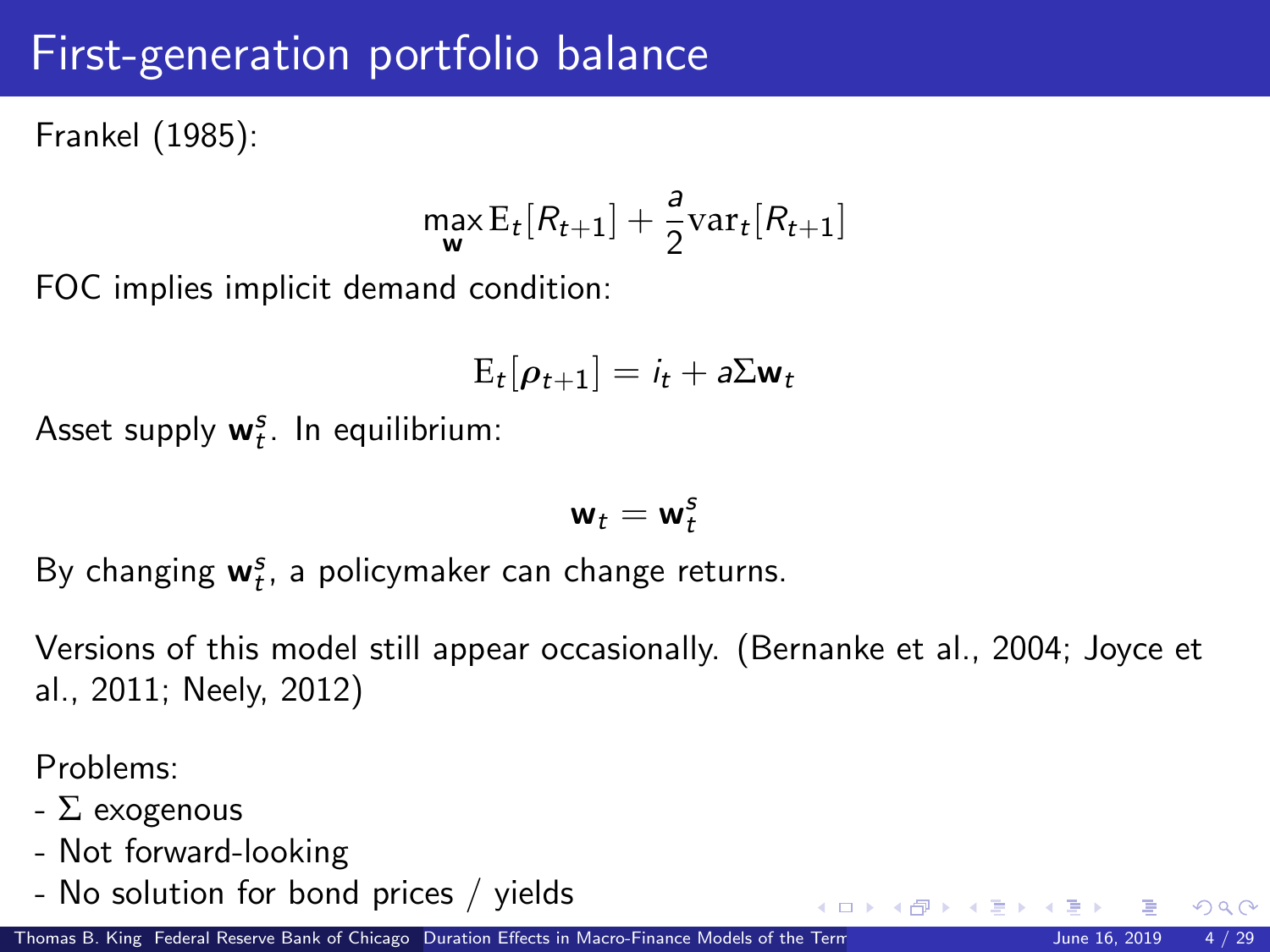#### Portfolio balance in the term structure

Vayanos and Vila (2009) and Greenwood and Vayanos (2014) solve a version of this problem for a portfolio of bonds:

$$
\max_{\mathbf{w}} \mathrm{E}_t[W_{t+1}] + \frac{a}{2} \mathrm{var}_t[W_{t+1}]
$$

FOC implies implicit demand condition:

$$
E_t[\rho_{t+1}] = i_t + a\Sigma \tilde{\mathbf{w}}_t
$$

where  $\tilde{\mathbf{w}}_t = W_t \mathbf{w}_t$ .

If  $\tilde{\mathbf{w}}_t^s$  and  $i_t$  follow affine processes, a solution exists under some conditions. - Under stronger conditions, prices can be found analytically.

E.g., if  $\tilde{\mathbf{w}}_t^s$  is constant,

$$
y_t^{(N)} = \frac{1}{N} \sum_{i=1}^N \mathrm{E}_t[i_{t+i}] + a\left(\mathbf{1}'\boldsymbol{\Sigma}\tilde{\mathbf{w}}^{\mathbf{s}}\right)
$$

**K ロ ▶ | K 伺 ▶ | K ヨ ▶ |**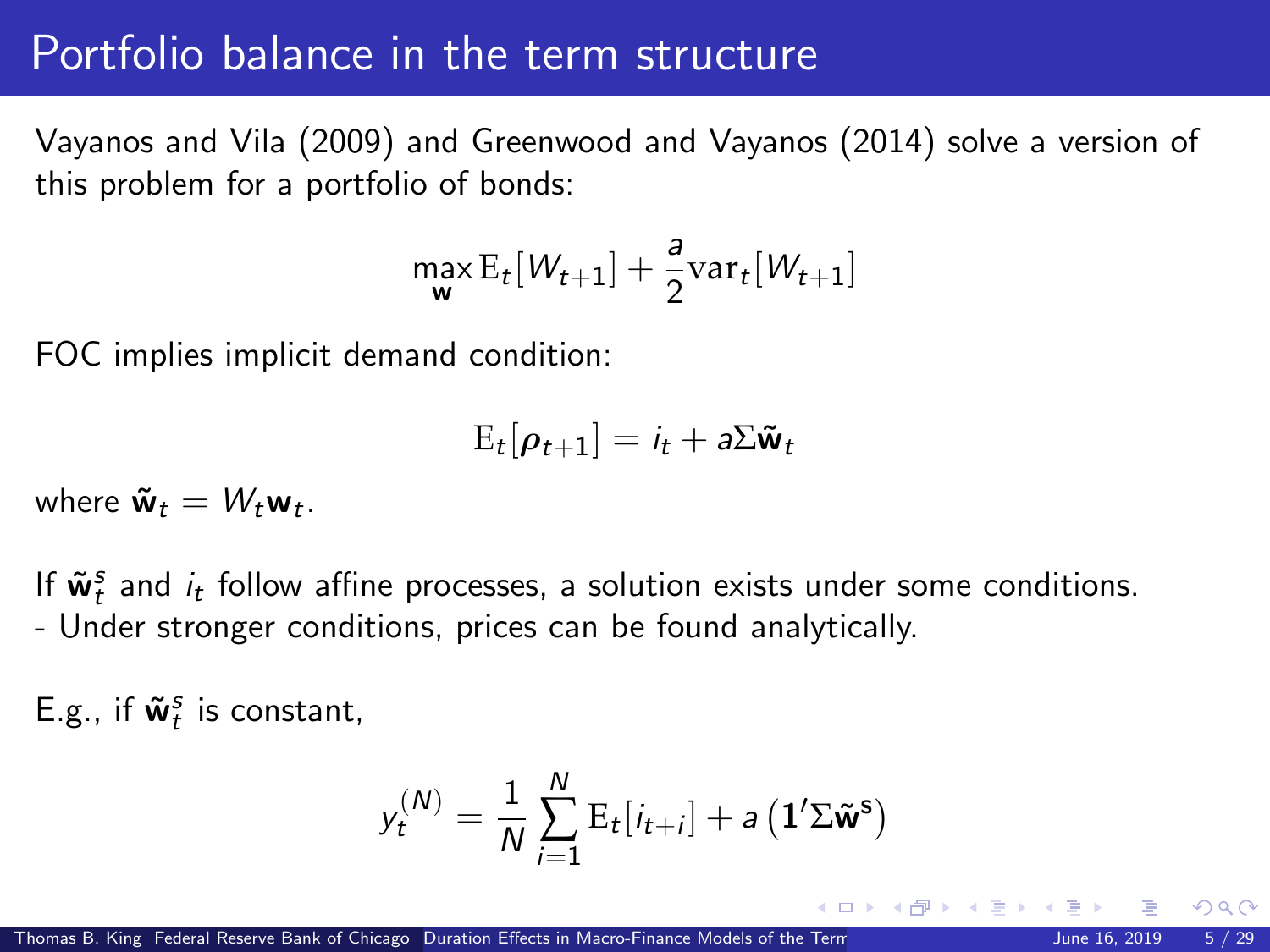This framework seems to capture the "duration channel."

- Smaller or shorter-duration  $\tilde{\mathbf{w}}_t^s$  lowers yields.
- Arbitrage-free. Nothing "special" about bonds.
- Pointed to in many empirical papers on QE.
- Expanded by e.g., Hamilton and Wu (2012), Altavilla et al. (2015), Greenwood et al. (2015), Kaminska and Zinna (2015), Haddad and Sraer (2015), Malkhozov et al. (2016), and King (forthcoming).

( ロ ) - ( 何 ) - ( ヨ ) -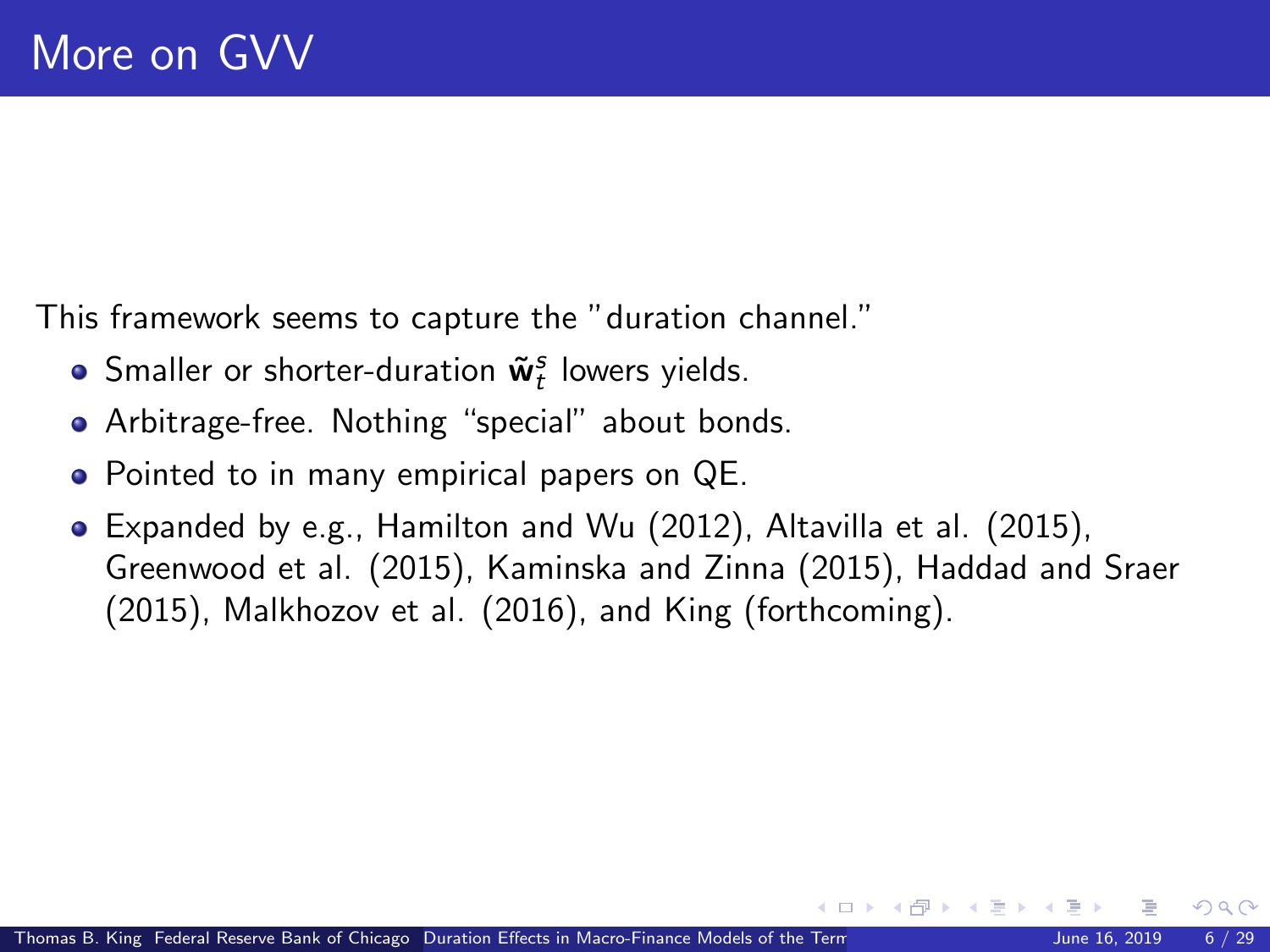Consumption-based models do not have a role for debt structure: Utility:

$$
U_t = \sum_{i=1}^{\infty} \beta^i u(c_{t+i})
$$

SDF:

$$
M_{t,t+n} = \beta^n \frac{u(c_{t+n})}{u(c_t)}
$$

Since debt does not appear here, it has no affect on asset prices.

Eggertsson and Woodford (2003) - It has no affect on anything else either.

 $\Omega$ 

**KO K K R K K D K**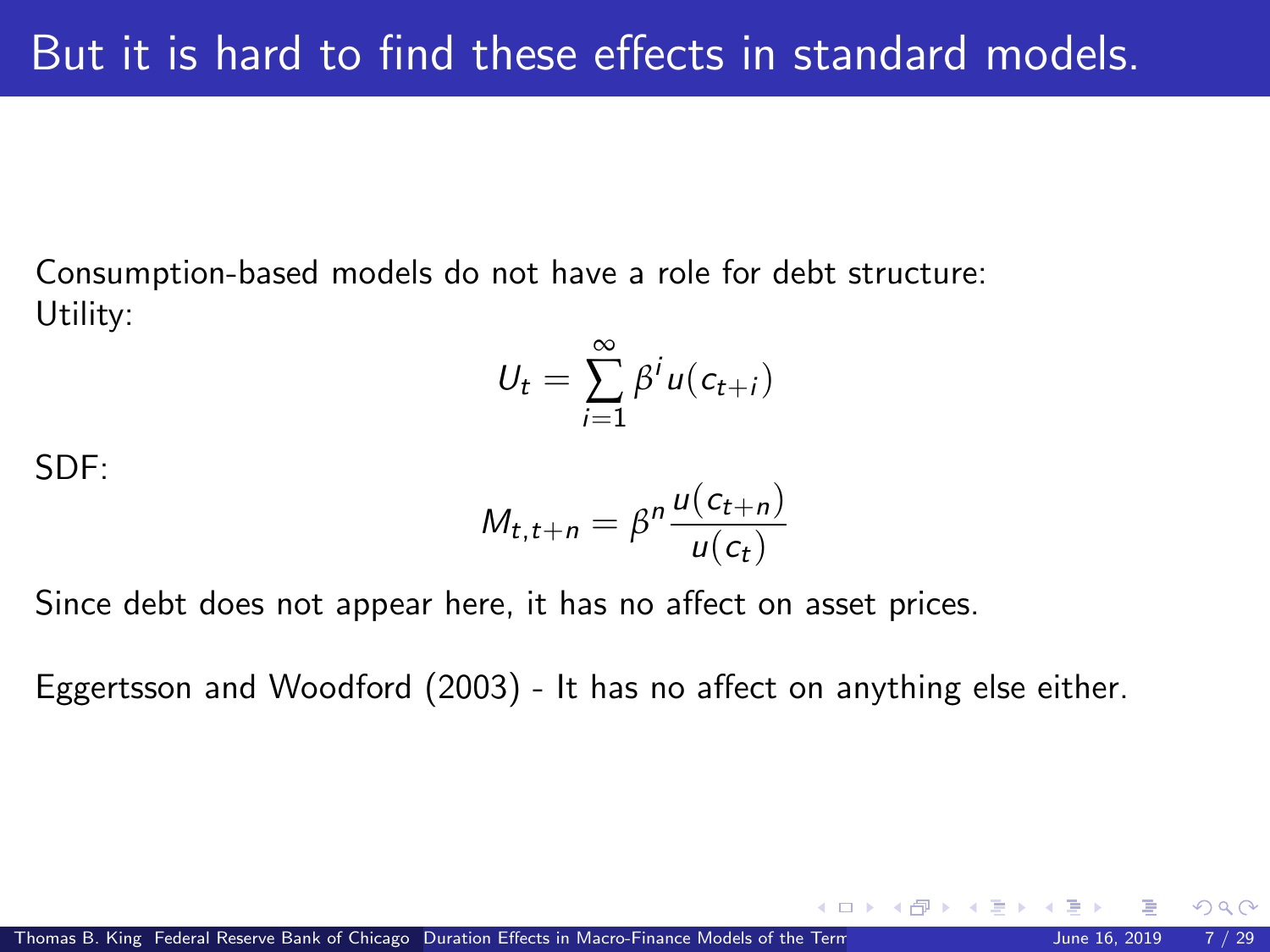The key aspect of GVV is that the pricing kernel depends on the return on wealth:

$$
M_{t,t+1} = \exp[-i_t + a(R_{t+1} - E_t[R_{t+1}])W_t]
$$

Eggertsson-Woodford assume this away. But it is not hard to find models where it occurs:

- **•** Epstein-Zin
- Kurz (1968); Michaillat and Saez (2016)
- Intermediary asset pricing

The goal of the paper is to explore the potential for duration effects in such circumstances.

 $\Omega$ 

**K ロ ト K 何 ト K ヨ ト K**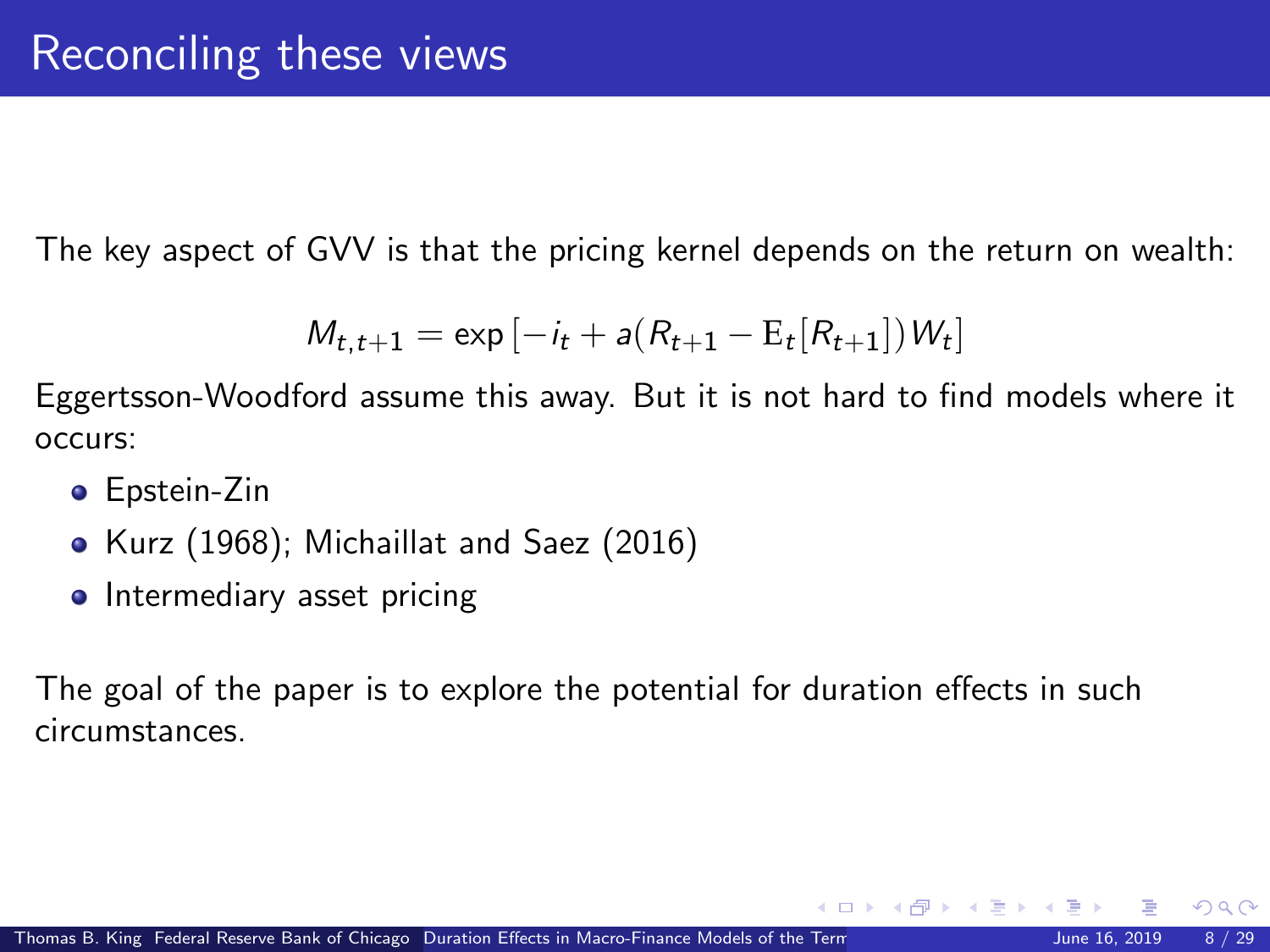These models are almost always nonlinear.

GVV bends over backwards to get linearity:

- **Investors have absolute risk aversion.**
- Market values of debt are exogenous.
- No ELB.
- No interactions with macro factors.

To make progress, we need to move beyond models with analytical solutions.

 $\Omega$ 

(□ ) ( n ) ( 三 )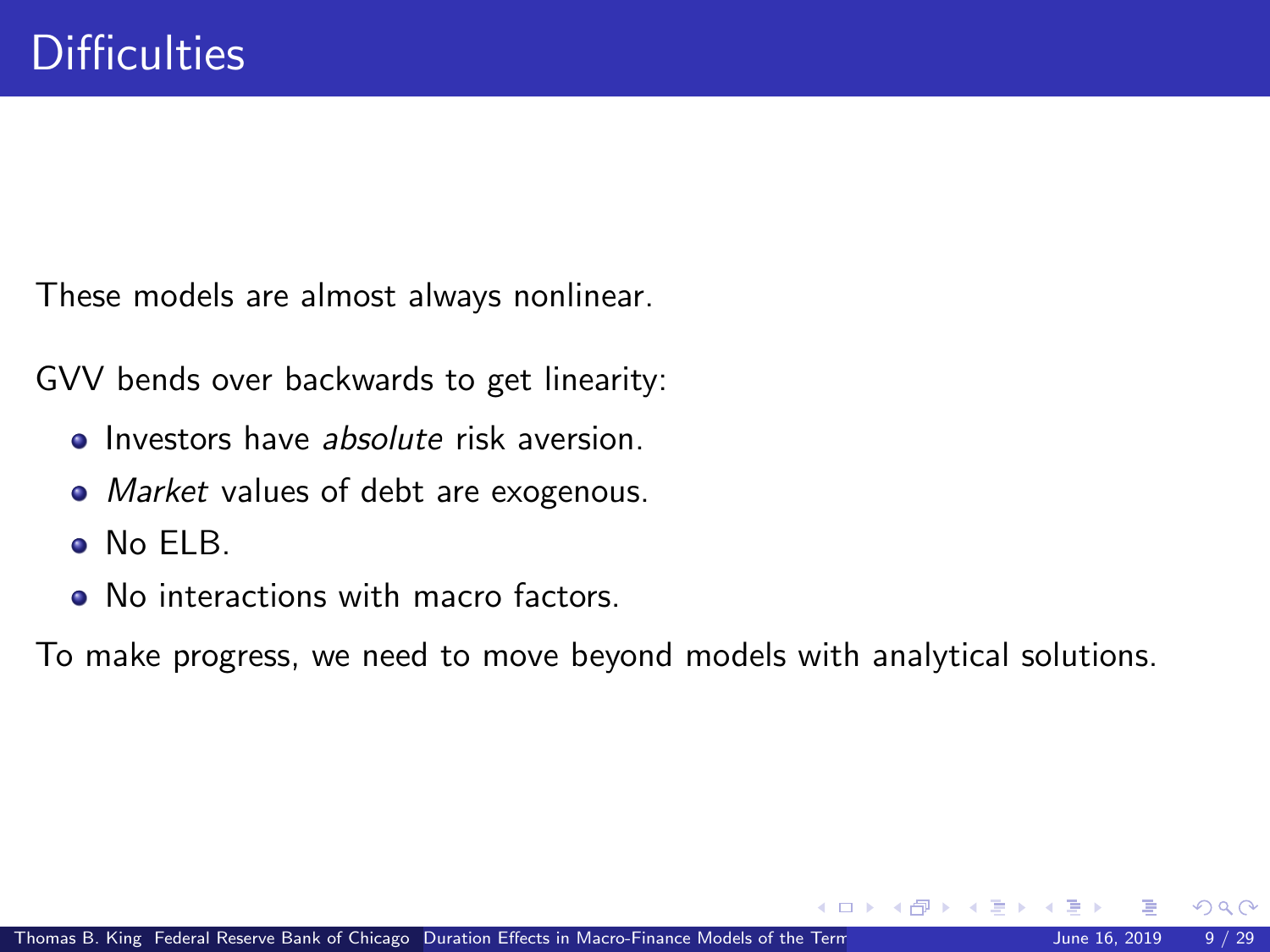# **Setup**

Let

$$
\mathbf{p}_t = \begin{pmatrix} p_t^{(1)} & \dots & p_t^{(N)} \end{pmatrix}
$$

$$
\mathbf{q}_t = \begin{pmatrix} 1 & p_t^{(1)} & \dots & p_t^{(N-1)} \end{pmatrix}
$$

$$
R_{t+1} \equiv \frac{\mathbf{X}_t^{\prime} \mathbf{q}_{t+1}}{\mathbf{X}_t^{\prime} \mathbf{p}_t}
$$

where the  $X_t^{(n)}$  is net claims/exposures at maturities  $n=1,...,N.$ - Note: only shares, not absolute quantities, matter.

Let the 1-period SDF be

$$
\mathit{M}_{t,t+1} = \mathit{M}(\mathbf{s}_{t+1}, \mathbf{s}_{t}, \mathit{R}_{t+1})
$$

Bond prices are:

$$
p_t^{(n)} = \mathsf{E}_t \left[ M_{t,t+n} \right]
$$

This sets up a nonlinear recursion.

Thomas B. King Federal Reserve Bank of Chicago [Duration Effects in Macro-Finance Models of the Term Structure](#page-0-0) June 16, 2019 10 / 29

 $\Omega$ 

**K ロ ト K 御 ト K ミ ト**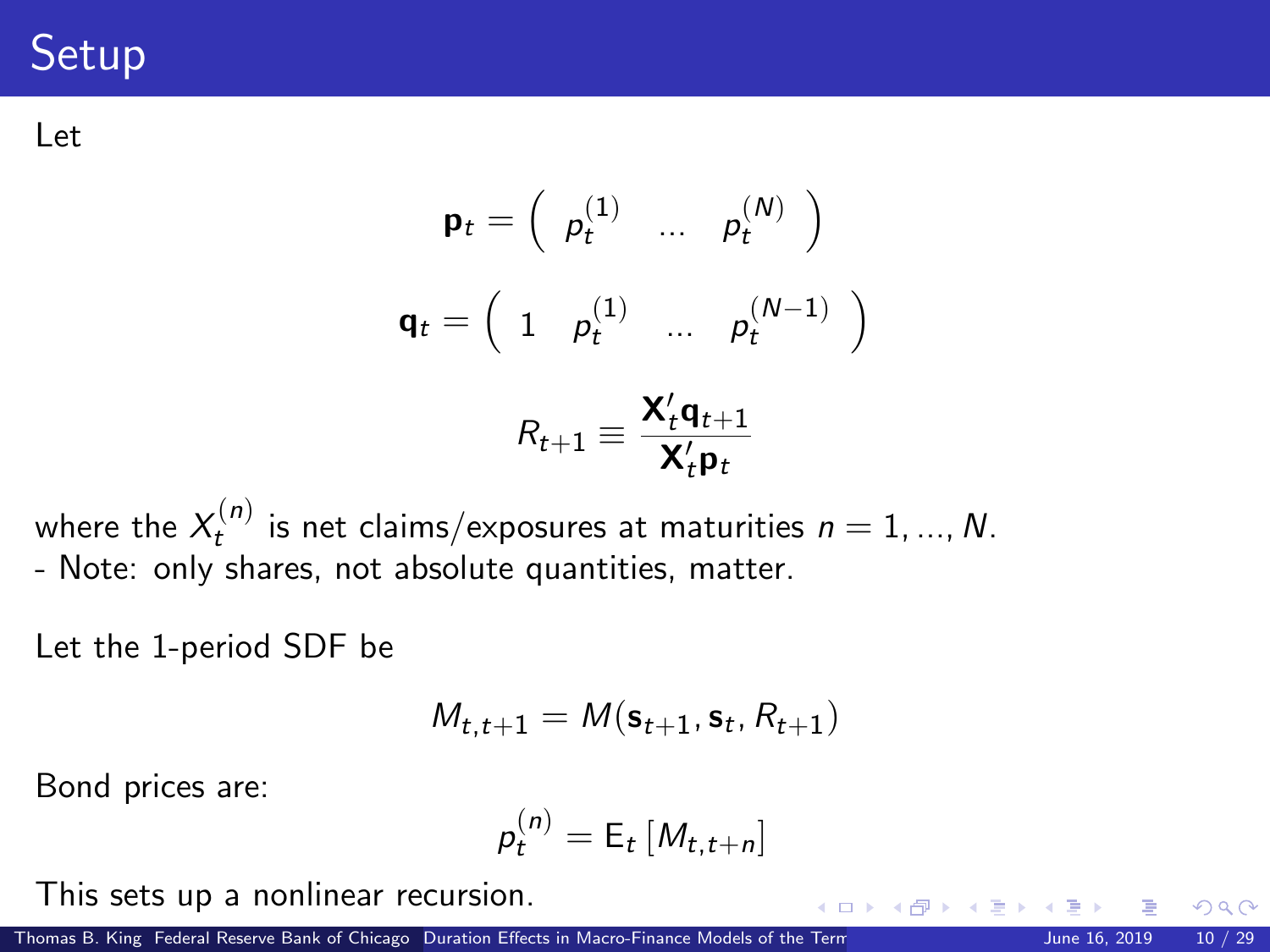Assume the transition density  $\tau(\mathbf{s}_t + 1|\mathbf{s}_t)$  and the real SDF  $M(.)$  are known. - Nominal SDF  $M^\$_{t+1} = \Pi_{t+1} M_{t+1}.$ 

Initialize:

- Discretize the state space.
- Guess bond prices at each node.

Iterate on the following:

- Calculate  $R_{t+1}$  between each pair of nodes.
- Calculate  $M_{t,t+1}$  and  $M_{t,t+1}^{\$}$  between each pair of nodes.
- Calculate bond prices at each node.

**K ロ ▶ | K 何 ▶ | K ヨ ▶ |**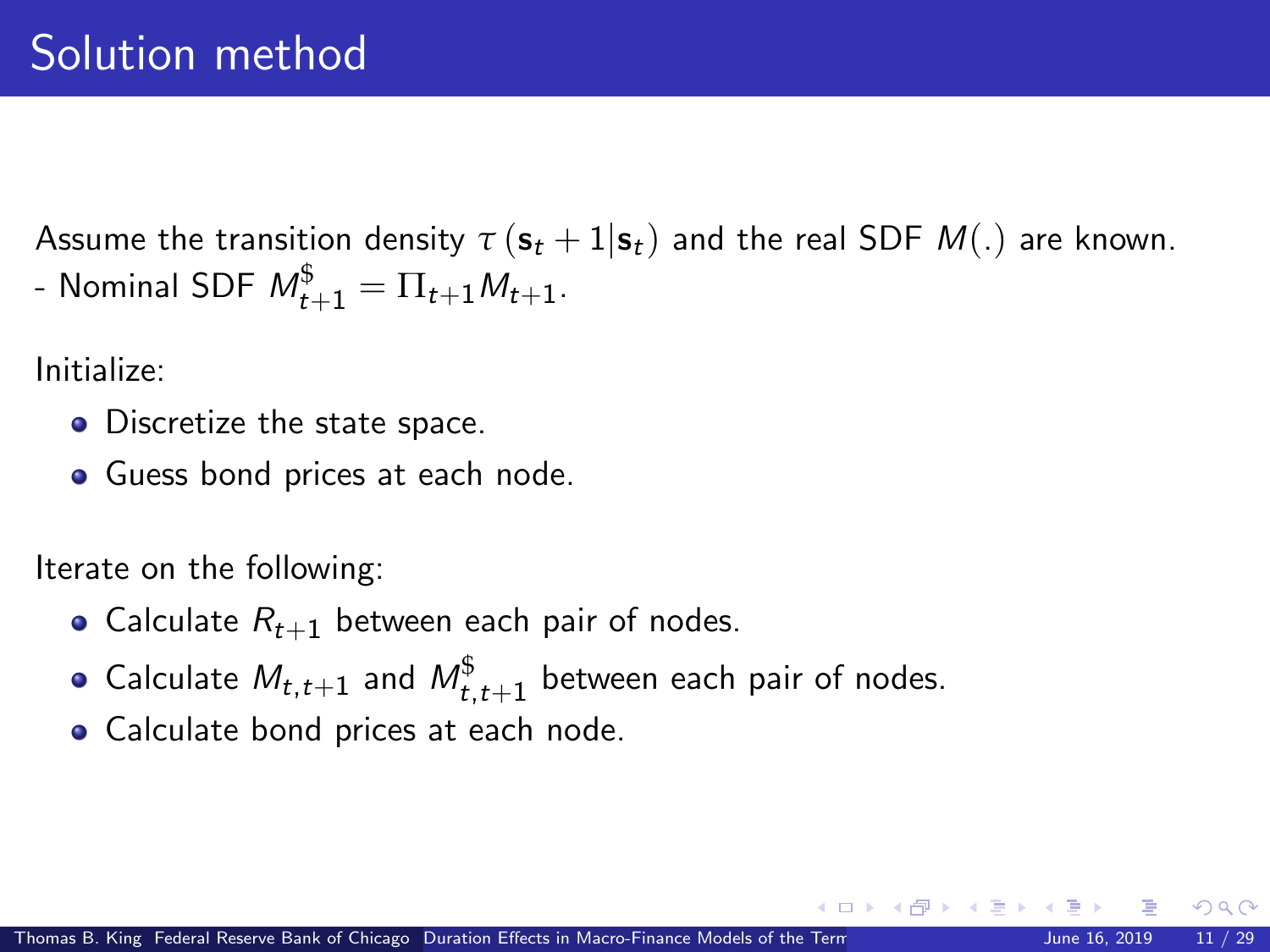## Warm-up model

Consider the one-factor model in which investors have myopic preferences over wealth:

$$
\max_{\mathbf{X_t}} \mathbf{E}_t \left[ \delta_t W_{t+1}^{\lambda+1} \right]
$$

Let:

$$
i_t = \phi_0 + \phi_1 i_{t-1} + e_t
$$

$$
X_t^{(n)} \propto N [z, 1]
$$

$$
M_{t+1} = \delta_t R_{t+1}^{\lambda}
$$

SDF:

where

$$
\delta_t = \frac{\exp\left[-i_t\right]}{\mathrm{E}_t\left[R_{t+1}^{\lambda}\right]}
$$

Parameters calibrated to post-1971 yields.

 $\Omega$ 

**K ロ ト K 御 ト K ミ ト**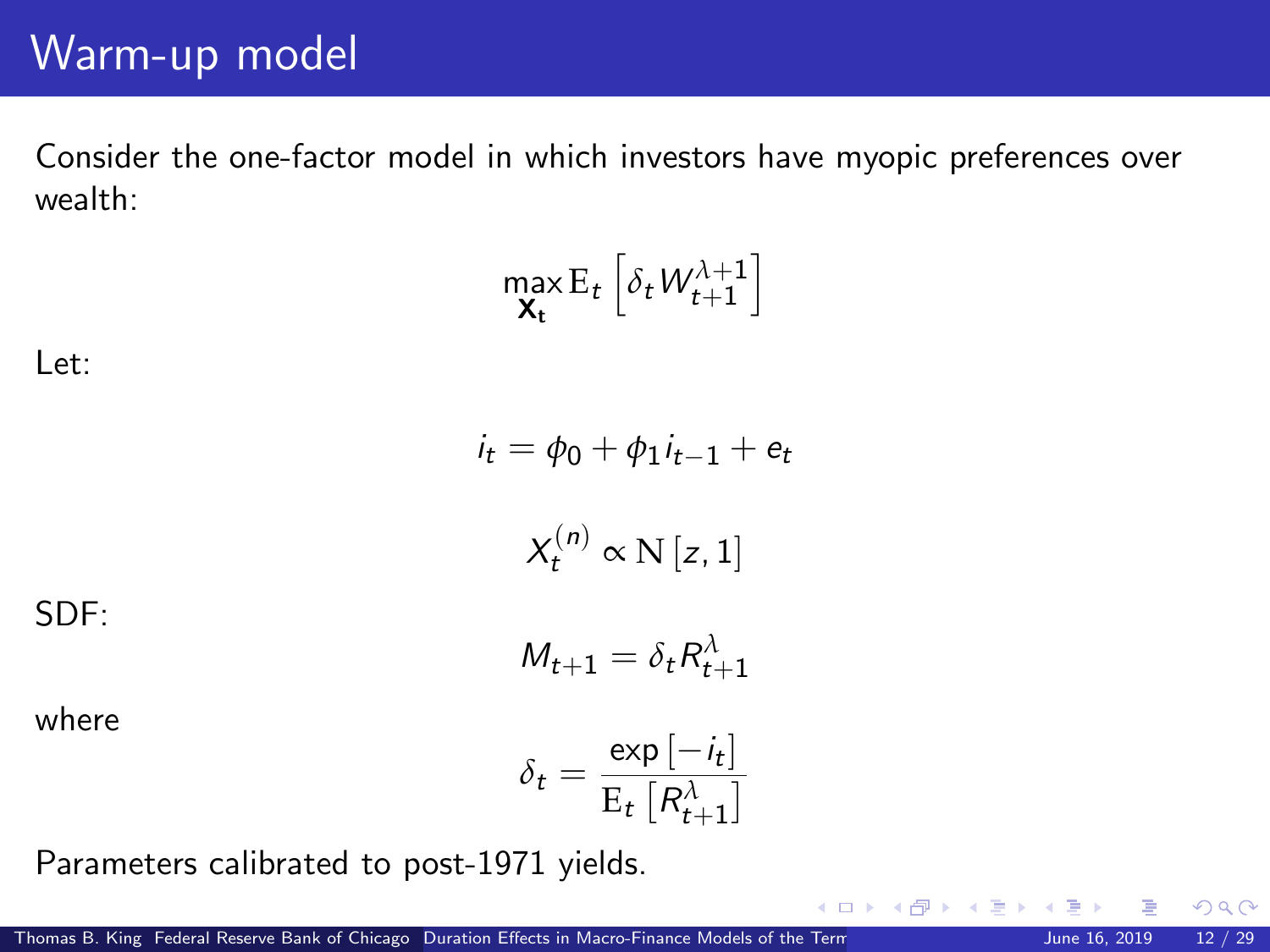#### Yield curves for different values of z and i:



つへへ

**K ロ ト K 伊 ト K**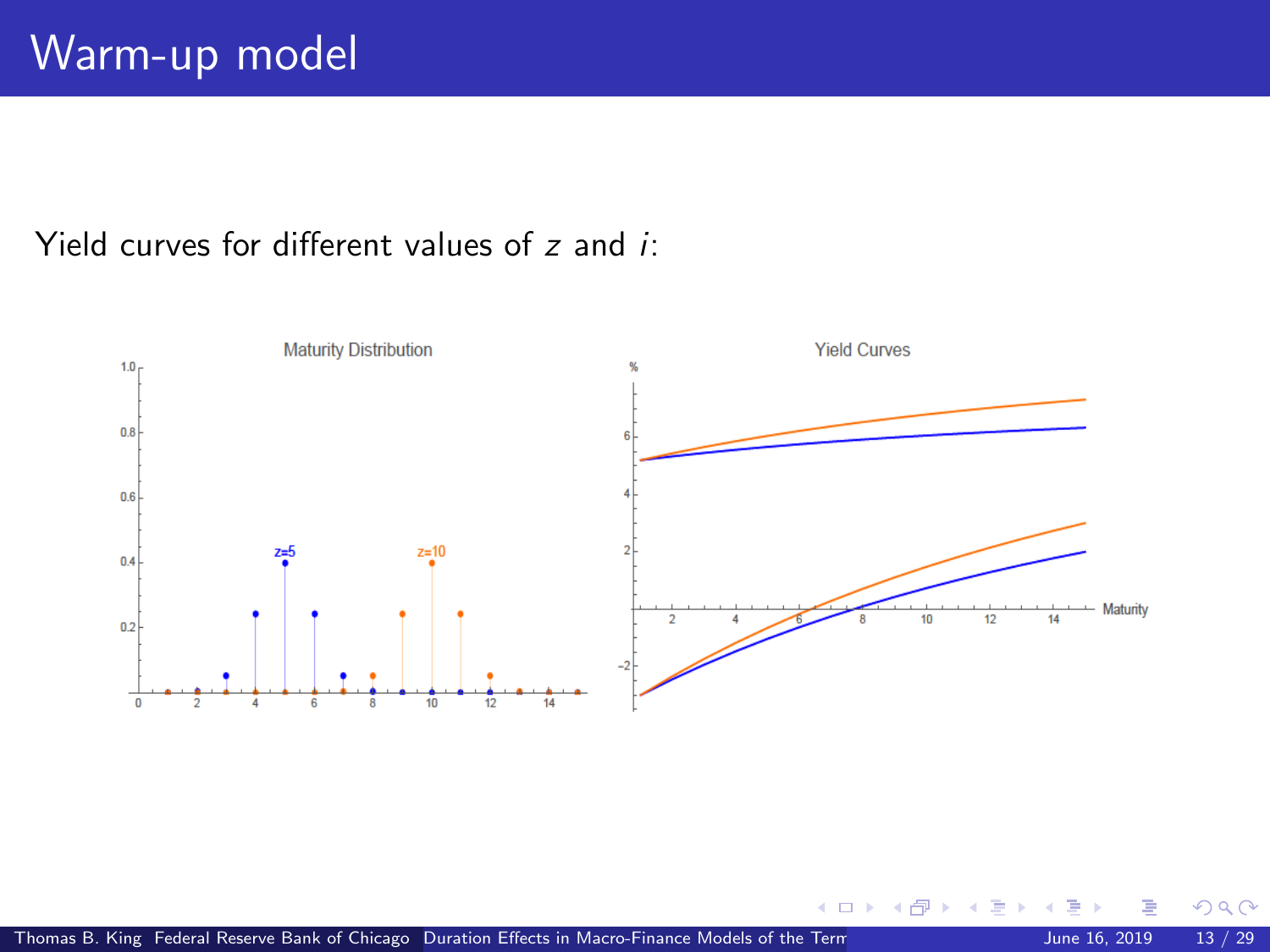## Effect of the ELB

Now instead suppose

$$
i_t^* = \phi_0 + \phi_1 i_{t-1}^* + e_t
$$

$$
i_t = \max[i_t^*, b]
$$

Yield curves for different values of  $\zeta$  and  $i^*$ :

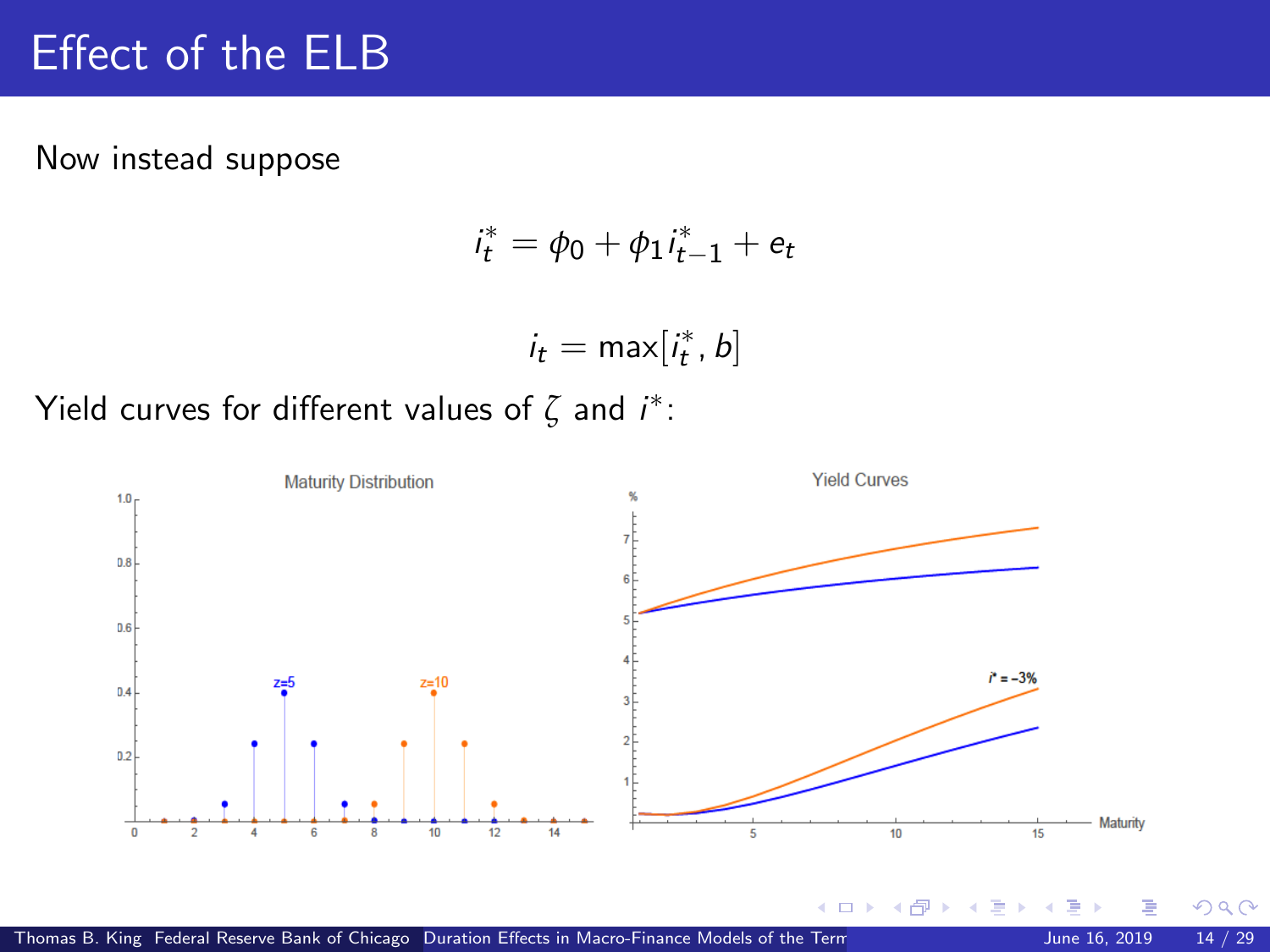#### Effect of the asset distribution

Now instead suppose

$$
X_t^{(n)} = \propto N[z, 0.1]
$$

Yield curves for different values of  $\zeta$  and  $i^*$ :



 $\Omega$ 

**K ロ ト K 伊 ト K**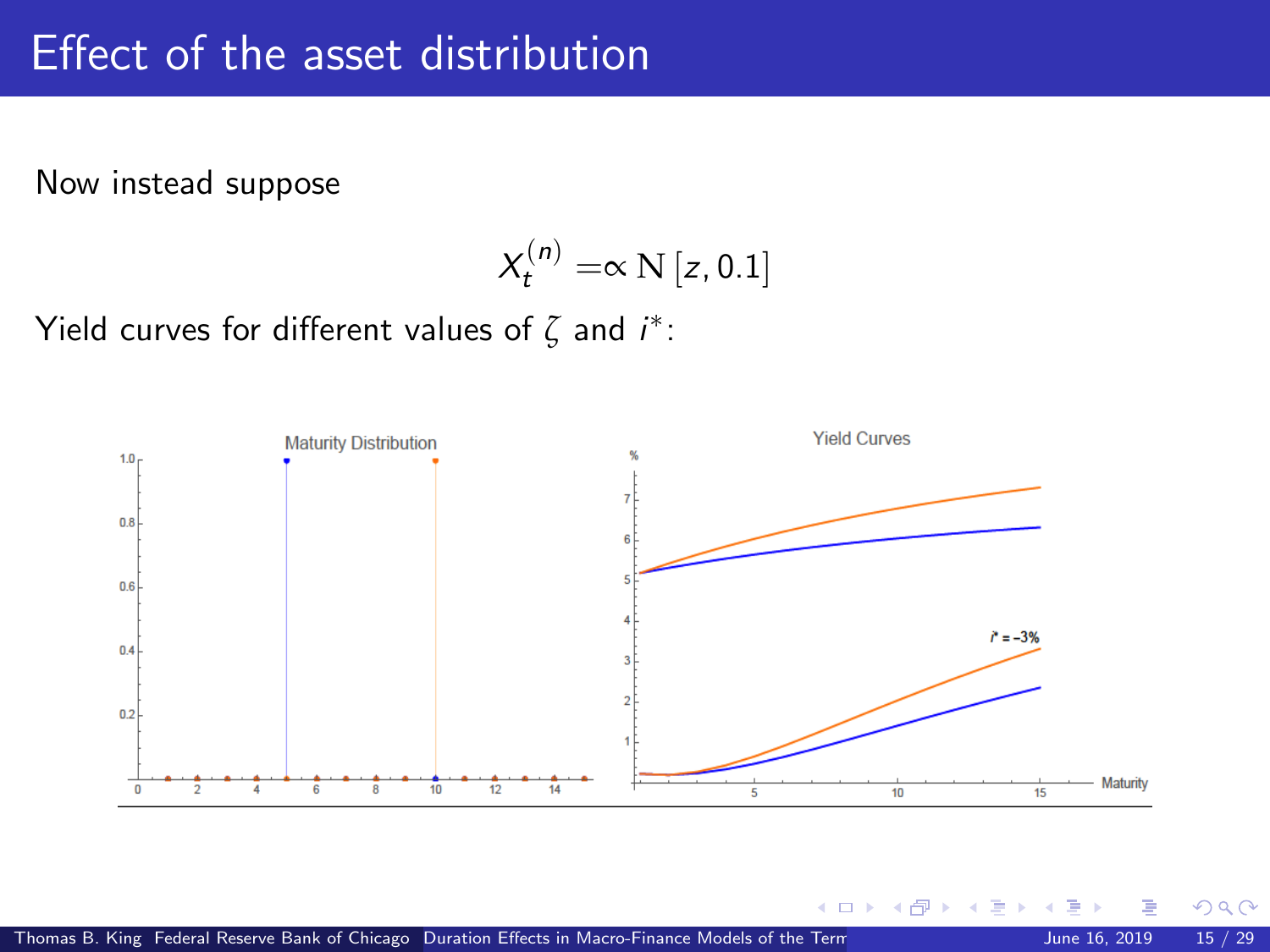SDF:

where

$$
M_{t,t+1}^{\$} = \delta_t \Pi_{t+1} G_{t+1}^{\lambda^G} R_{t+1}^{\lambda^R}
$$

Asset distribution:

$$
X_t^{(n)} \propto \mathcal{N}\left[z_t, 1\right]
$$

State dynamics:

$$
\pi_t = \phi_0^{\pi} + \phi_1^{\pi} \tilde{\mathbf{s}}_{t-1} + e_t^{\pi}
$$

$$
g_t = \phi_0^{\mathcal{g}} + \phi_1^{\mathcal{g}} \tilde{\mathbf{s}}_{t-1} + e_t^{\mathcal{g}}
$$

$$
i_t^* = \phi_0^{i^*} + \phi_1^{i^*} \tilde{\mathbf{s}}_{t-1} + \phi_2^{i^*} i_{t-1}^* + e_t^{i^*}
$$

$$
z_t = \phi_0^z + \phi_1^z \tilde{\mathbf{s}}_{t-1} + \phi_2^z z_{t-1}^* + e_t^z
$$

$$
\tilde{\mathbf{s}}_t = (\pi_t, g_t, i_t, y_t^{\$(10)}).
$$

 $299$ 

K ロ ▶ K 個 ▶ K 君 ▶ K 君 ▶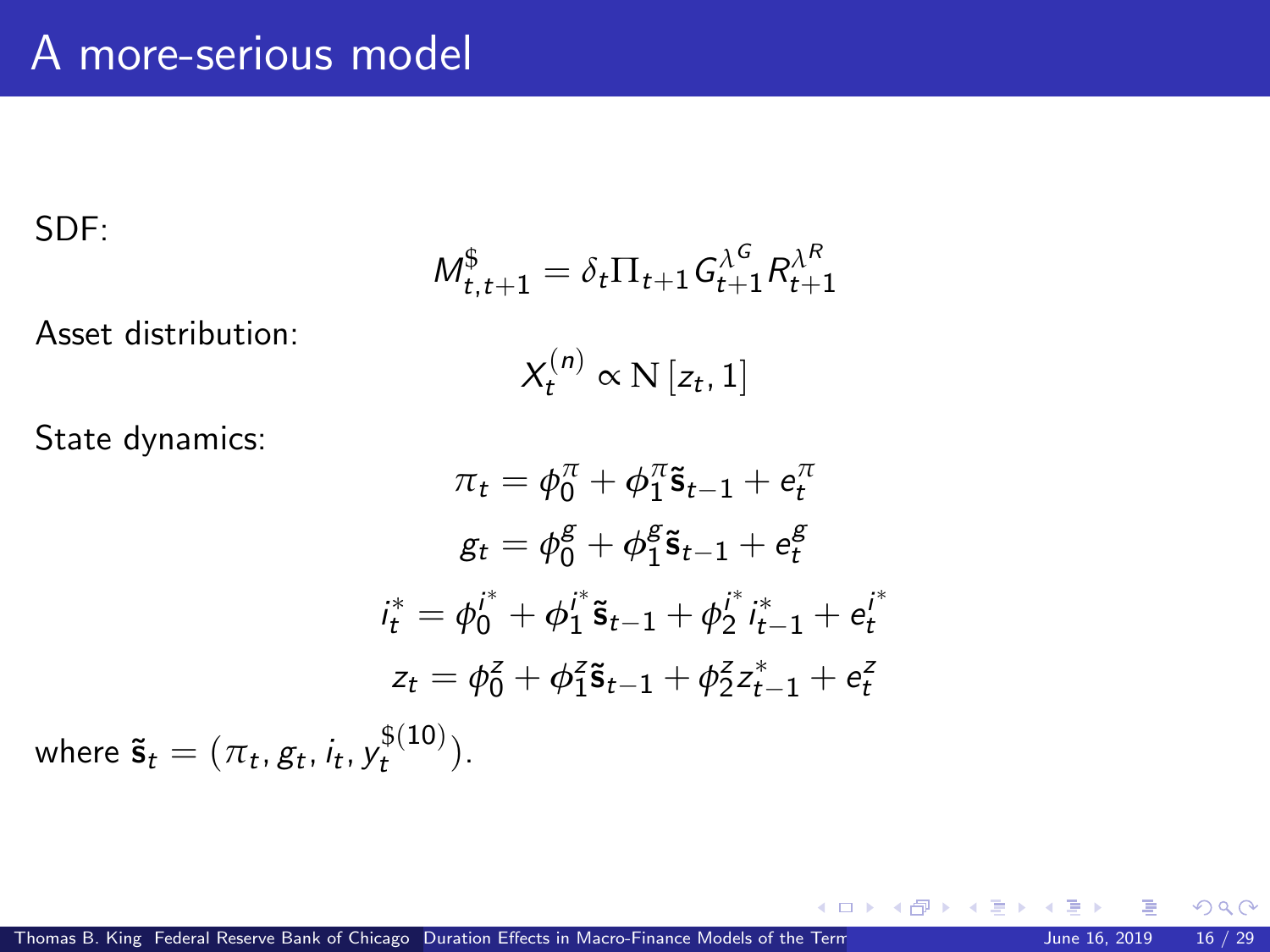- Data on inflation, consumption, and GSW nominal yields since 1971.
- Annual data captures lower frequencies and helps computationally.
- $z_t$  and  $i_t^*$  are treated as a latents factor and estimated with a particle filter.
- **•** Fixed parameters are estimated by Gibbs.

 $\Omega$ 

**K ロ ▶ | K 何 ▶ | K ヨ ▶**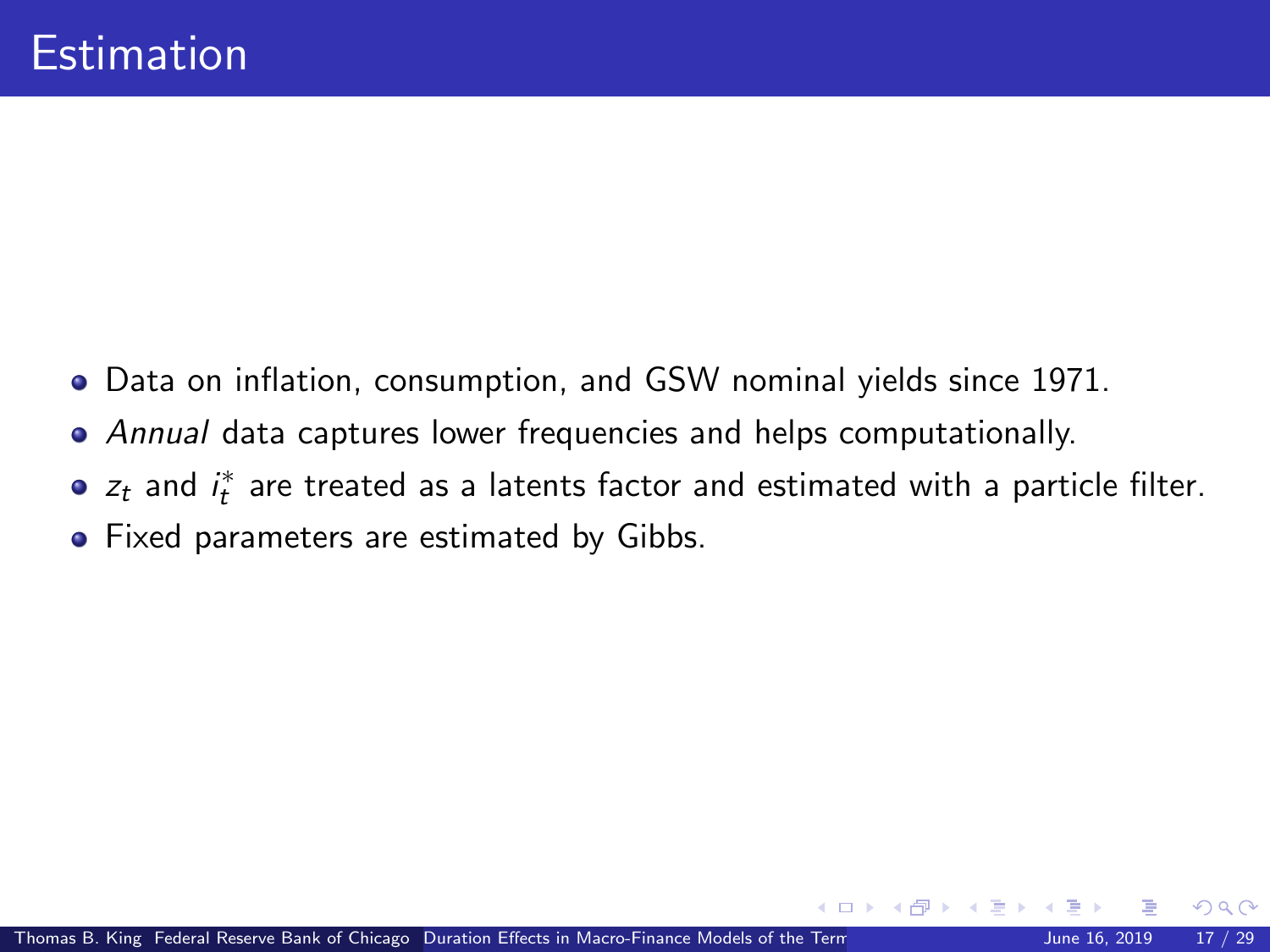

 $299$ 

メロメ メ御 メメ きょくき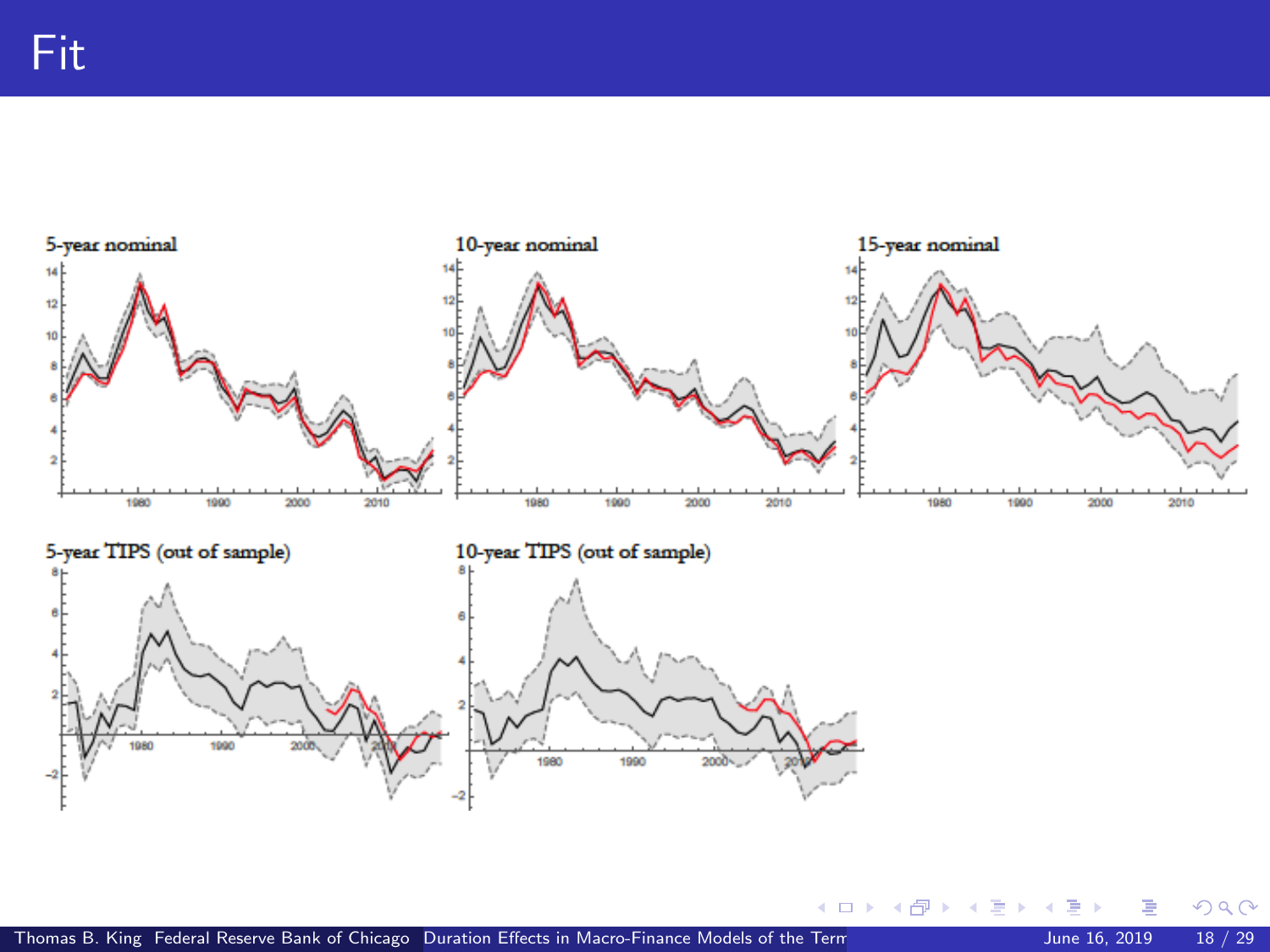### Estimated duration factor



Regression of this series on Treasury WAM has coefficient of 1.36\*\*\*.

 $\Omega$ 

**K ロ ト K 倒 ト K 差 ト**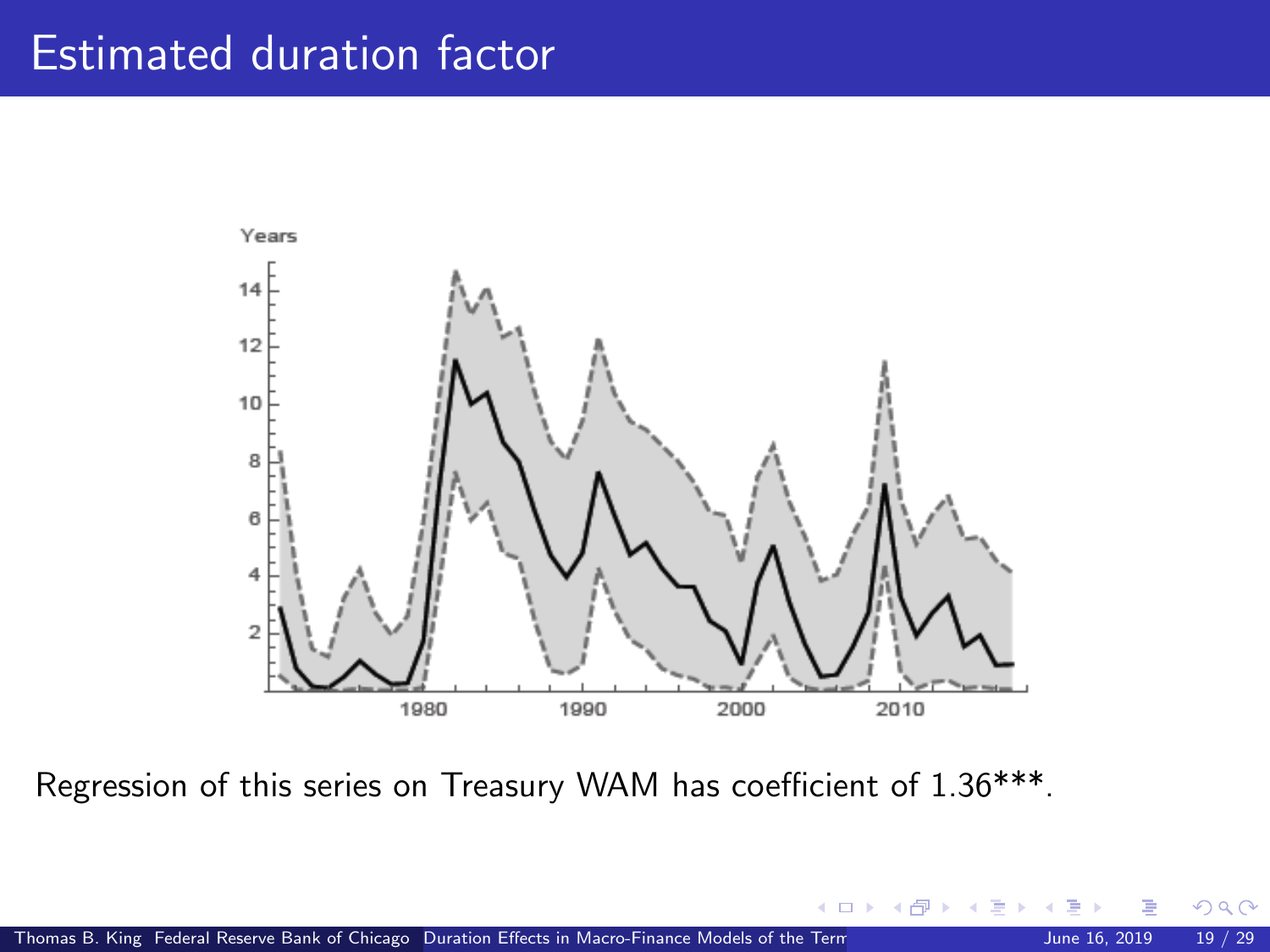## 10-year yield as function of duration



 $209$ 

**K ロ ト K 伊 ト K**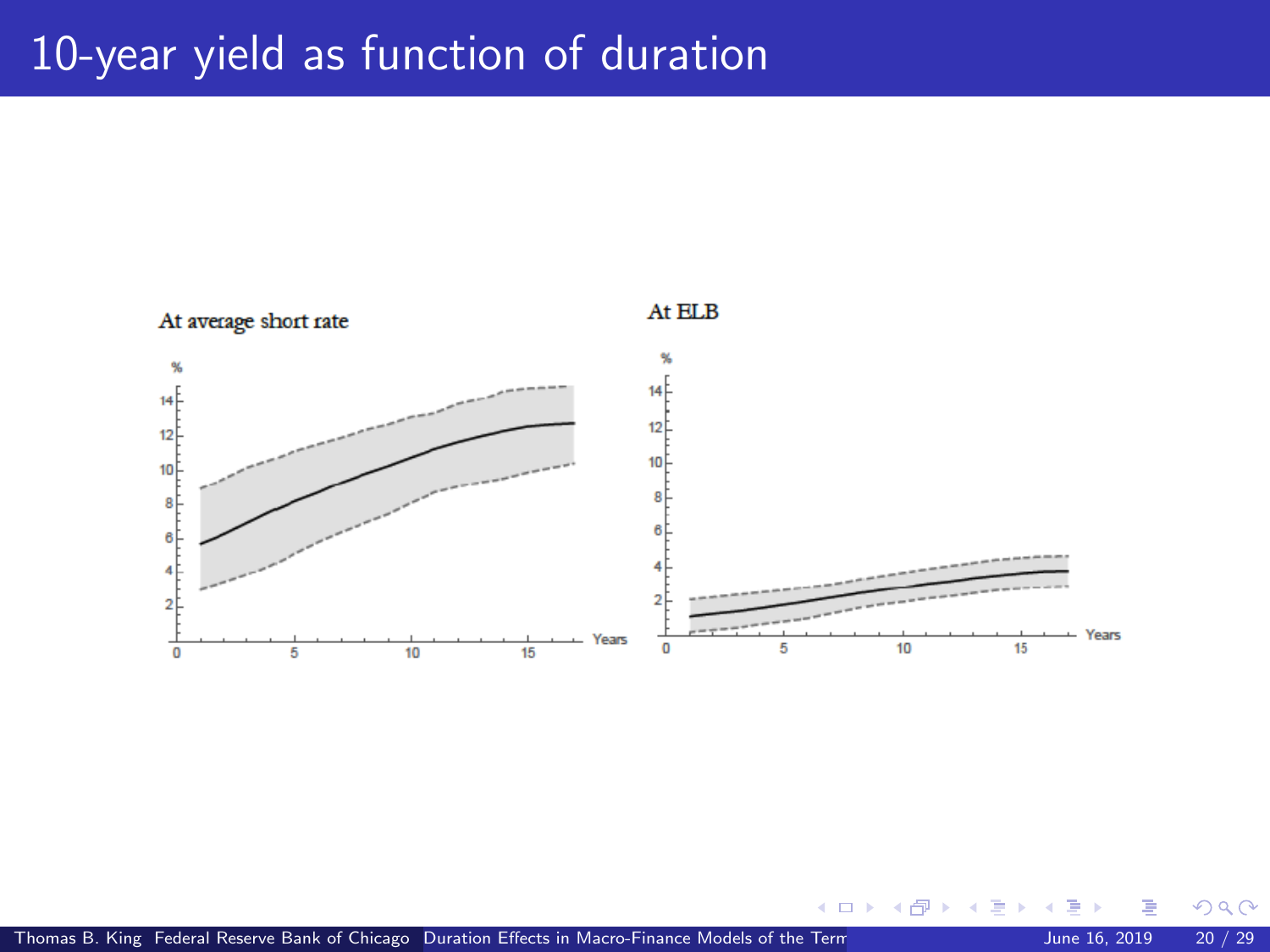#### Contribution of duration to 10-year yield



 $299$ 

**K ロ ト K 御 ト K 君 ト**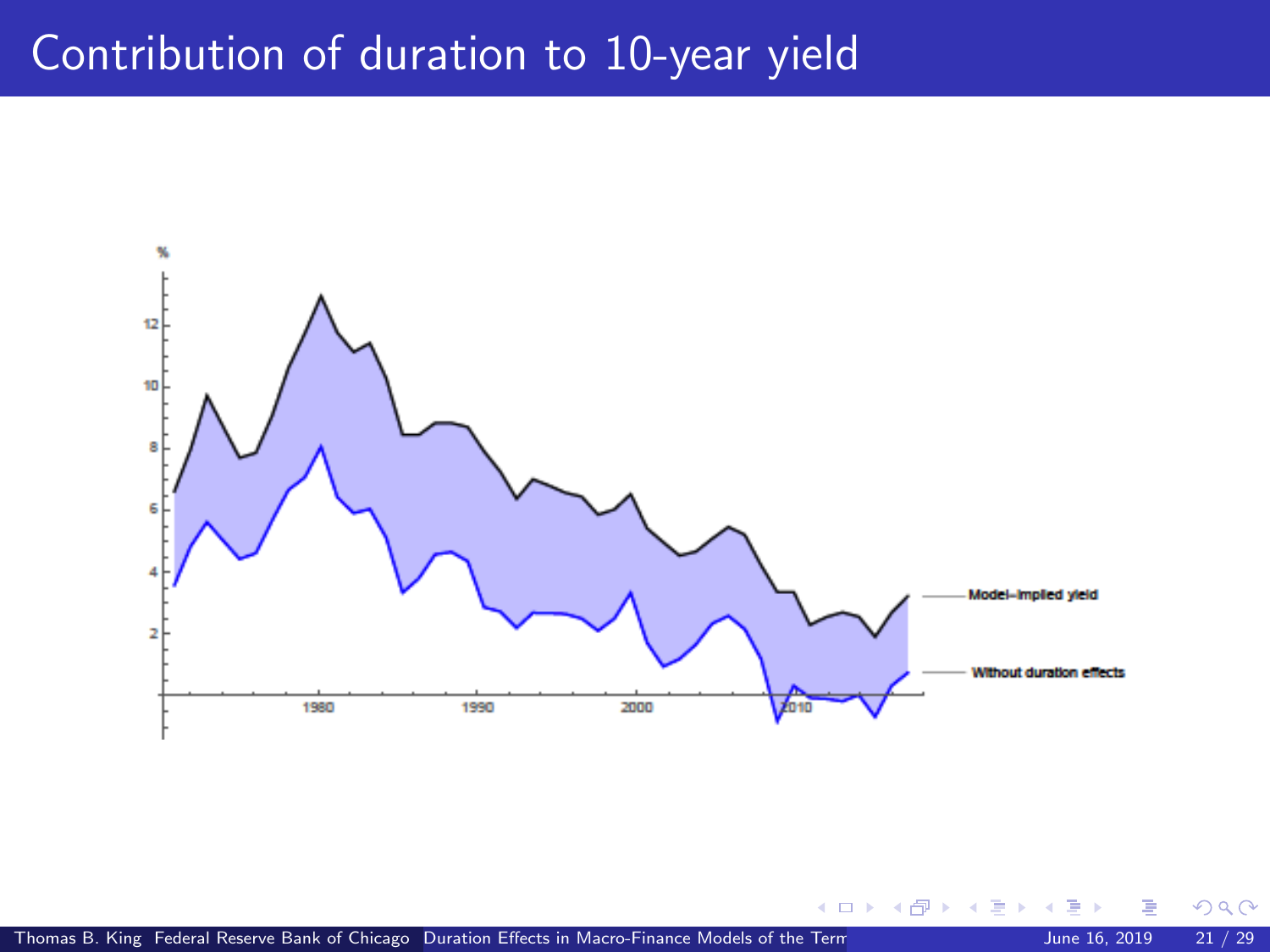- Interpolate quarterly values of  $z_t$ , and re-run model to obtain higher frequency error covariances.
- Impose short-run ordering, with monetary-policy shocks second to last and duration shocks last.

 $\Omega$ 

**K ロ ト K 何 ト K ヨ ト**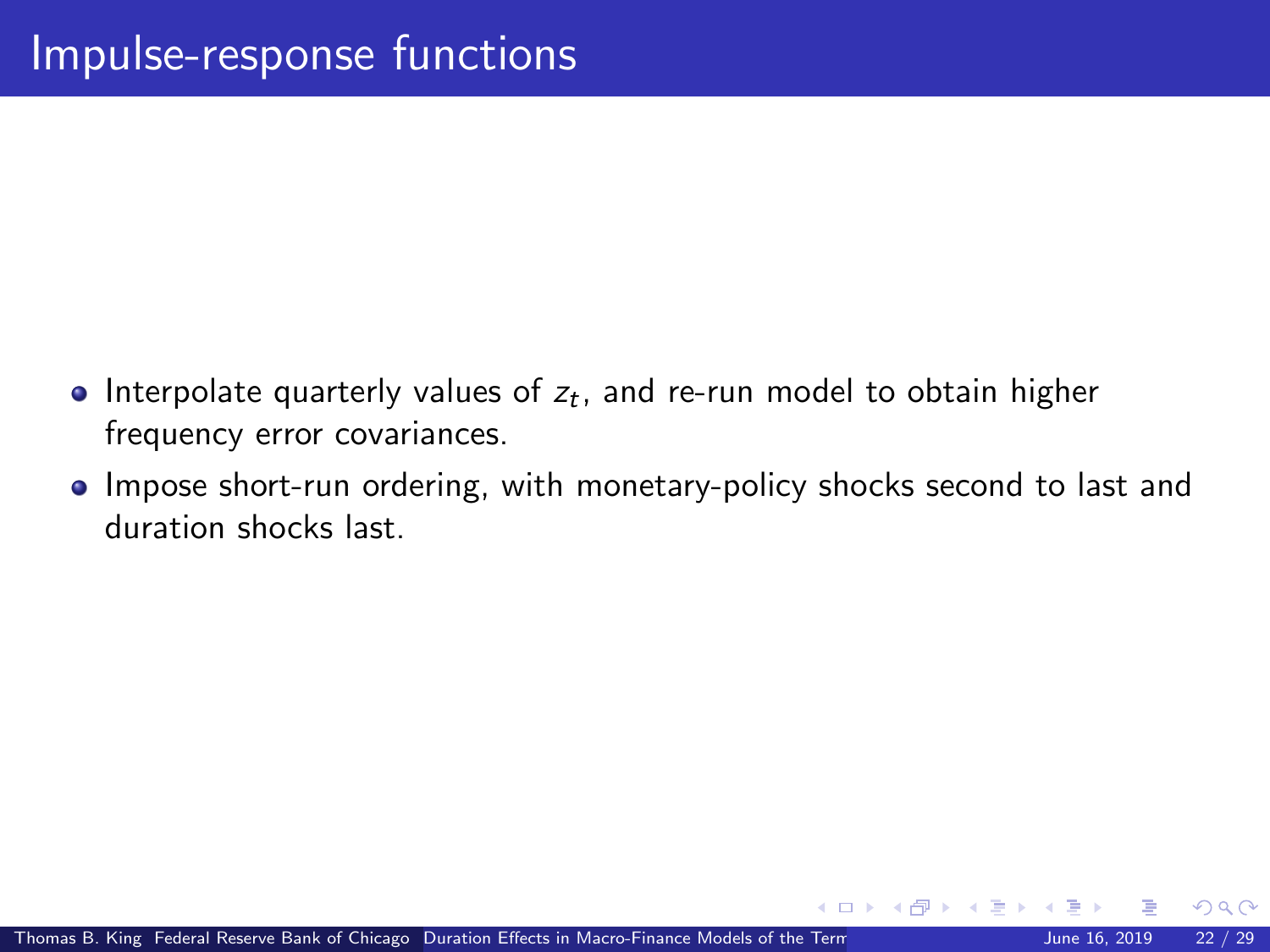#### Impulse-response functions: yield curves



Thomas B. King Federal Reserve Bank of Chicago [Duration Effects in Macro-Finance Models of the Term Structure](#page-0-0) June 16, 2019 23 / 29

 $299$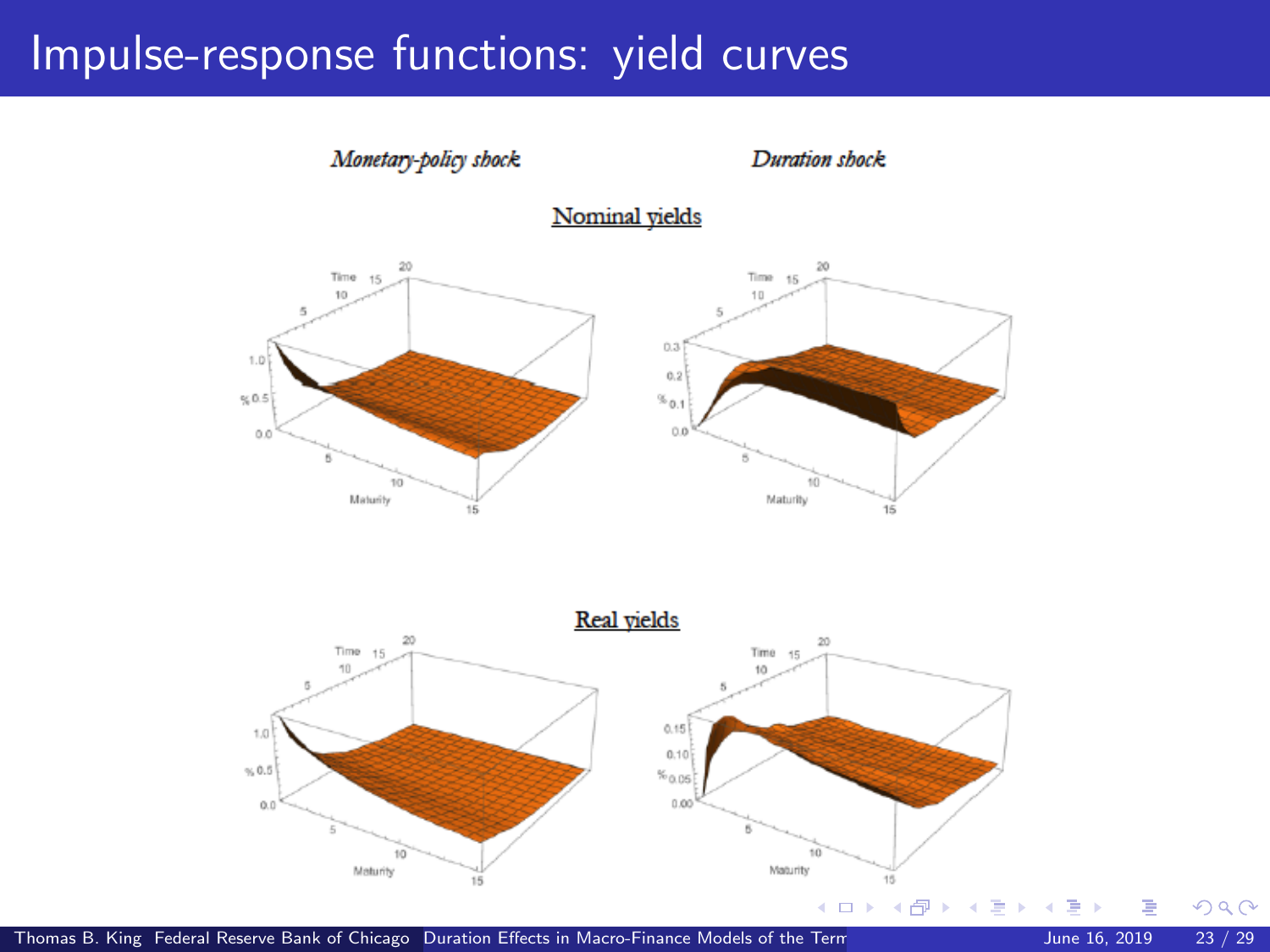#### Impulse-response functions: decomposition

#### Monetary-policy shock

#### Duration shock





Term premium

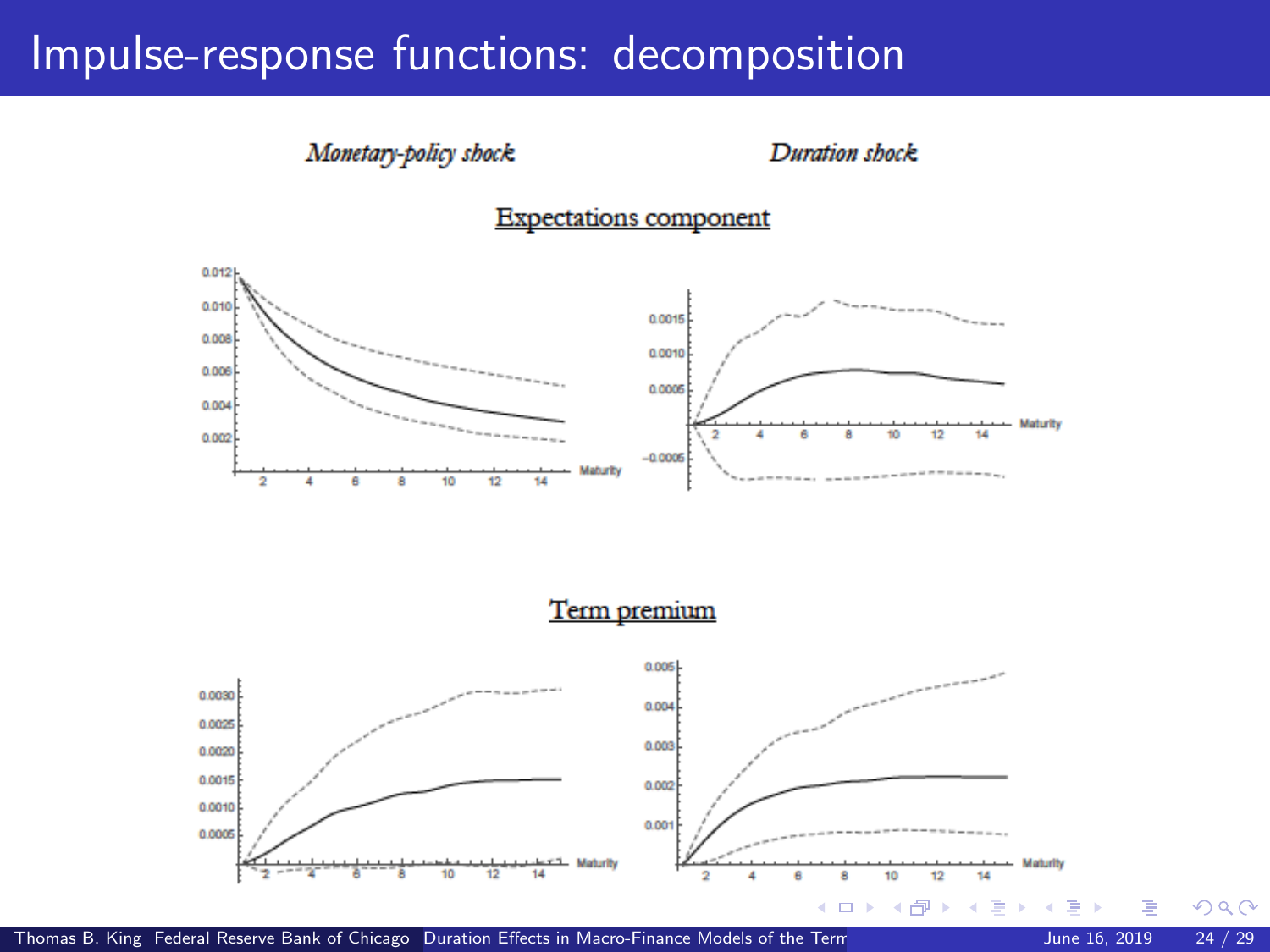#### Impulse-response functions: macro variables

#### Monetary-policy shock



#### **Duration shock**



**K ロ ▶ K 何 ▶ K 手** 

 $QQ$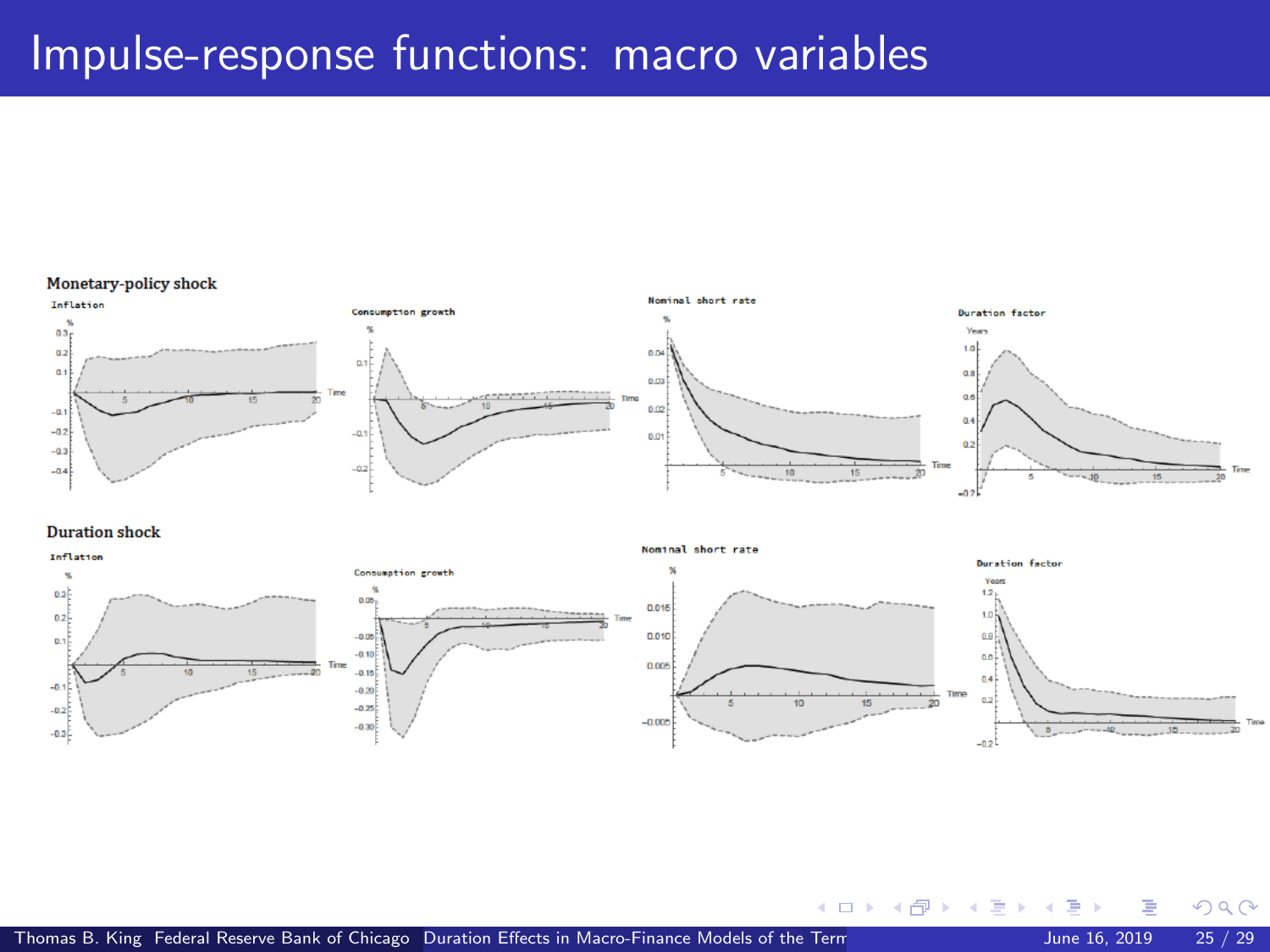Duration effects have been important, but models of these effects are absent from standard macro-finance models.

- This paper takes a first step in reconciling these literatures.
- Results suggest that effects of duration shocks are are small, but duration exposures could nonetheless be important for explaining term premia.

There is much more to be done.

- **•** Further elaboration of pricing kernels.
- Incorporating such effects into fully specified macro models (DSGE).

**K ロ ▶ | K 伺 ▶ | K ヨ ▶ |**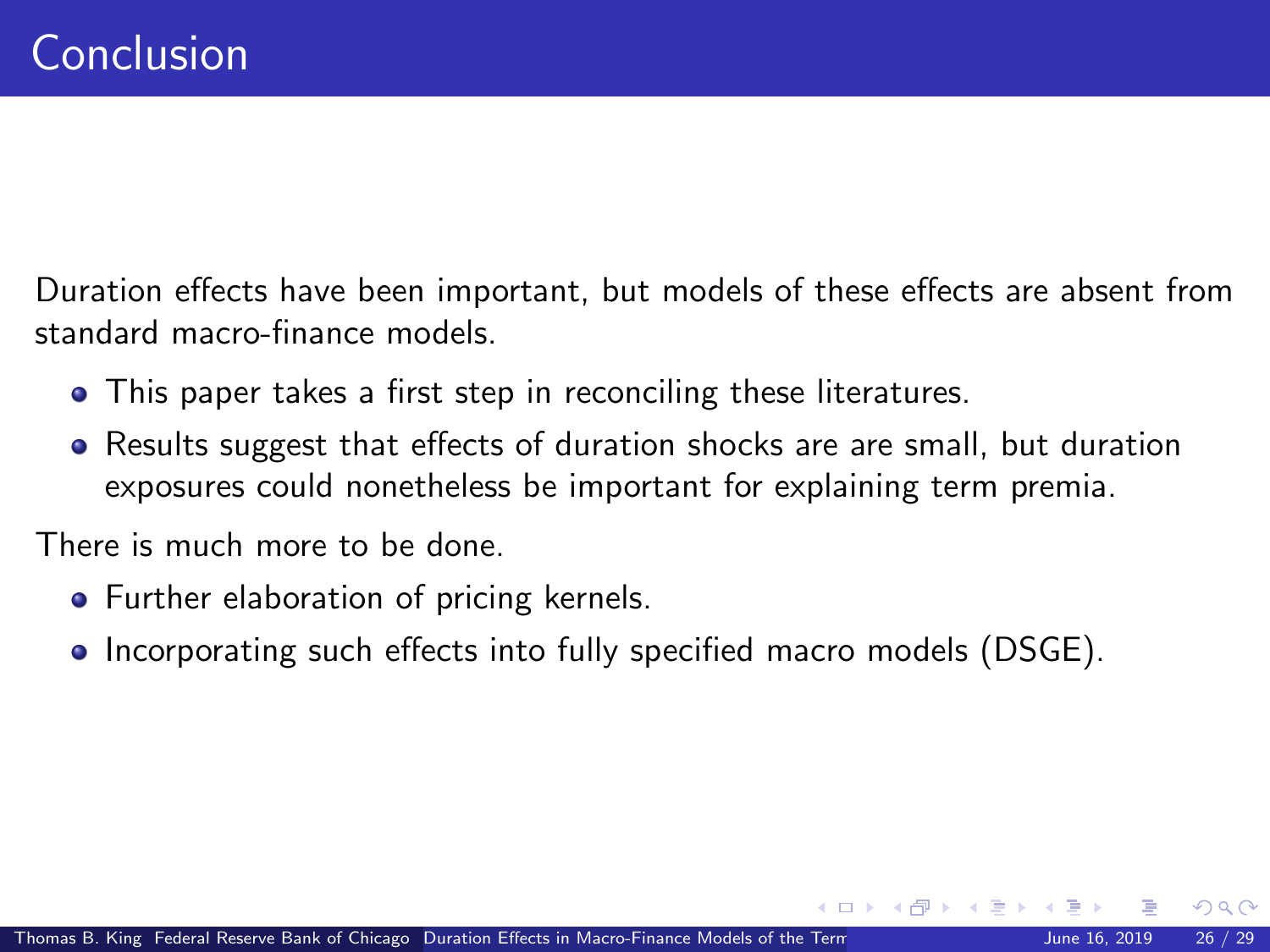#### Appendix: Decomposition of 10-year yield

**Expected short rates Expected** inflation Nominal Real 1980 1990 2000  $20<sup>1</sup>$ 1980 1990 2000 2010 Term premia Inflation-risk premium

Thomas B. King Federal Reserve Bank of Chicago [Duration Effects in Macro-Finance Models of the Term Structure](#page-0-0) June 16, 2019 27 / 29

 $\Omega$ 

2010

**4 ロ ト 4 何 ト 4**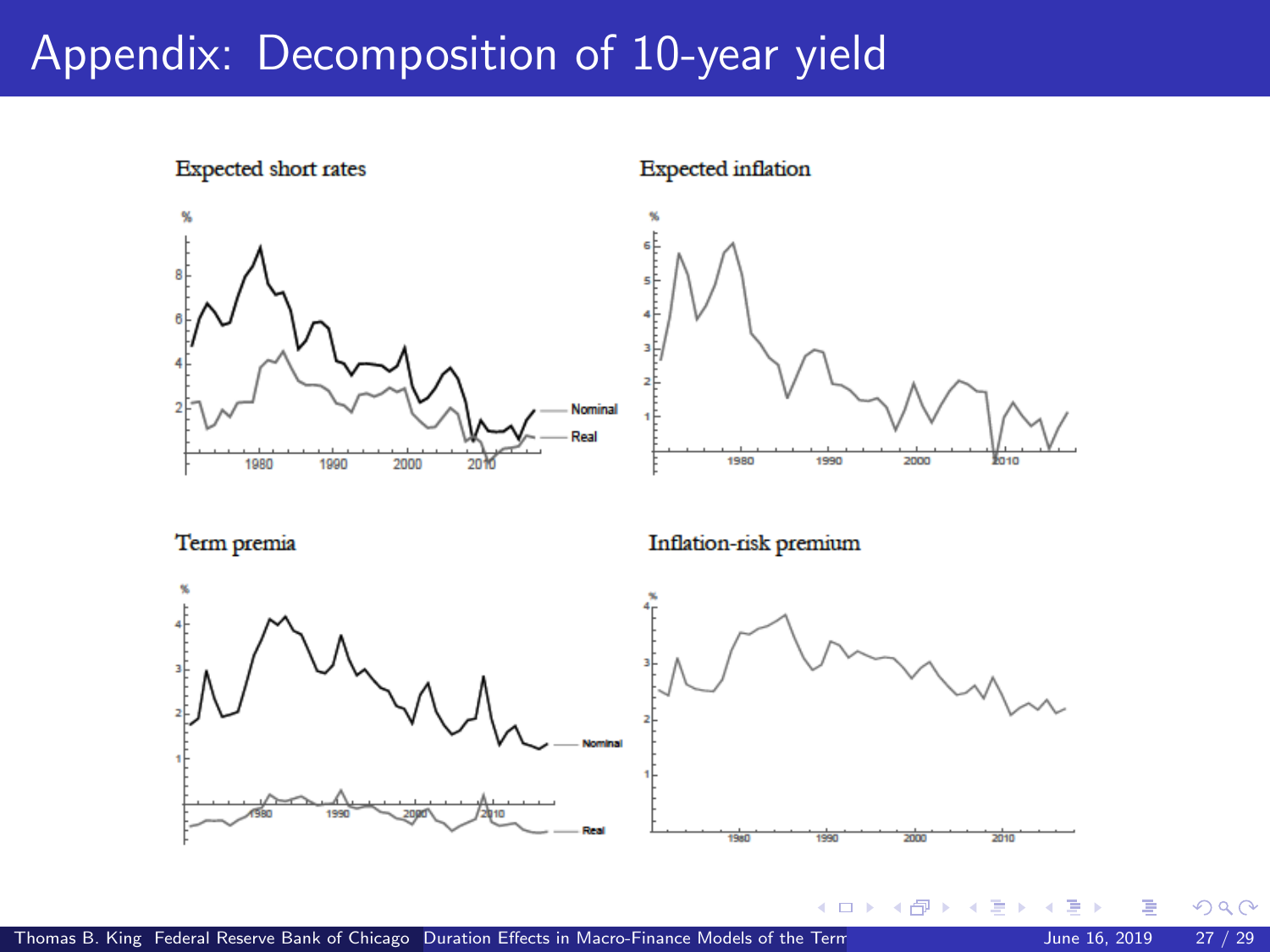#### Table 3. Fit Statistics

|                    | Baseline | <b>Baseline</b><br>parameters,<br>but $\lambda^R = 0$ | Re-estimated<br>$w/\circ R_{r+1}$ in<br><b>SDF</b> |
|--------------------|----------|-------------------------------------------------------|----------------------------------------------------|
| Inflation $t+1$    | 1.37%    | 1.37%                                                 | 1.38%                                              |
| Consumption $t+1$  | 1.20%    | 1.20%                                                 | 1.20%                                              |
| 1y yield $t+1$     | 1.42%    | 1.42%                                                 | $1.44\%$                                           |
| 5y nom. yield $t$  | 0.30%    | 3.51%                                                 | 0.60%                                              |
| 10y nom. yield $t$ | 0.25%    | 2.98%                                                 | 0.49%                                              |
| 15y nom, yield $t$ | 0.27%    | 3.28%                                                 | 0.58%                                              |

 $299$ 

K ロ ▶ K 個 ▶ K 君 ▶ K 君 ▶